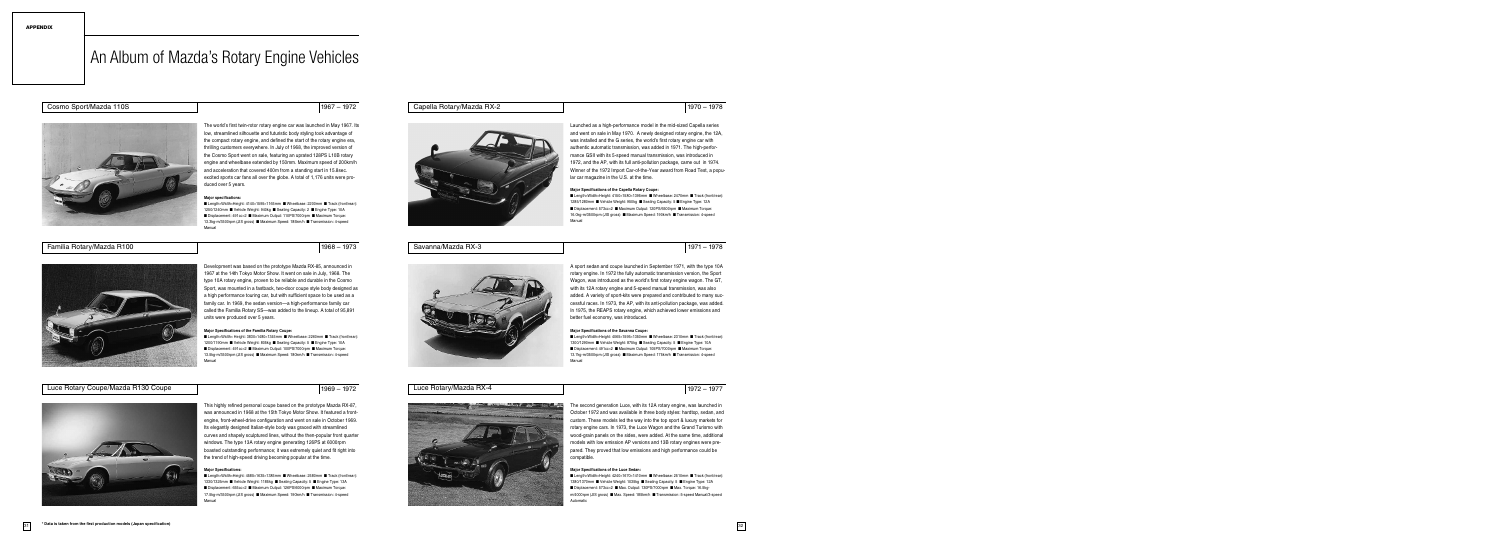The first generation RX-7 was launched in March 1978. The front mid-ship layout with an improved 12A engine and the then-unique retractable headlights helped realized an aerodynamic body design. This model became extremely popular not only in Japan but also in North America. A face-lift was made in 1980, the new 6PI engine was installed in 1981, and the 12A turbo rotary engine, which developed 165PS added in 1983.

#### **Major Specifications:**

**■** Length×Width×Height: 4285×1675×1260mm **■** Wheelbase: 2420mm **■** Track (front/rear): 1420/1400mm **■** Vehicle Weight: 1005kg **■** Seating Capacity: 4 **■** Engine Type: 12A **■** Displacement: 573cc×2 **■** Maximum Output: 130PS/7000rpm **■** Maximum Torque: 16.5kg-m/4000rpm (JIS gross) **■** Transmission: 5-speed Manual/3-speed Automatic

Luce Legato/Mazda 929L 1977 – 1981



### Savanna RX-7/Mazda RX-7 1985



Launched in October 1977 as the top of the Luce series. The Luce Legato's development concepts were high quality, grace, and distinction. Two rotary engine options, type 13B with 135PS and 12A with 125PS, were available. Two body styles, the 4-door Pillared Hardtop and the 4 door Sedan, were also offered. To meet various market segments, Mazda offered 3 versions and 10 types for the Pillared Hardtop, 4 versions and 10 types for the Sedan, and 3 types (with manual, automatic, and columnshift automatic transmission) for the top version, the 13B-powered Limited.

#### **Major Specifications of the Luce Legato 4-door Hardtop:**

**■** Length×Width×Height: 4625×1690×1385mm **■** Wheelbase: 2610mm **■** Track (front/rear): 1430/1400mm **■** Vehicle Weight: 1225kg **■** Seating Capacity: 5 **■** Engine Type: 13B **■** Displacement: 654cc×2 **■** Maximum Output: 135PS/6000rpm **■** Maximum Torque: 19.0kg-m/4000rpm (JIS gross) **■** Transmission: 5-speed Manual/3-speed Automatic

This highly refined specialty car was launched in October 1975. Named after the Cosmo Sport, Mazda's first commercialized rotary engine car, the Cosmo AP was available with both the 12A and 13B rotary engines with low-emissions package, and 10 optional variations were offered to customers. In 1977, Cosmo L, the Japan-first Landau-top model, was added. A commercial film, "Red Cosmo," became wildly popular, and this model became an image leader for developing the high-performance specialty car market in Japan.

#### **Major Specifications of the Cosmo AP:**

**■** Length×Width×Height: 4545×1685×1325mm **■** Wheelbase: 2510mm **■** Track (front/rear): 1380/1370mm **■** Vehicle Weight: 1220kg **■** Seating Capacity: 5 **■** Engine Type: 13B **■** Displacement: 654cc×2 **■** Maximum Output: 135PS/6000rpm **■** Maximum Torque: 19.0kg-m/4000rpm (JIS gross) **■** Transmission: 5-speed Manual/3-speed Automatic

A full-size sedan launched in March 1975, with some body parts and mechanical components supplied by GM-Holden of Australia. The engine was Mazda's 13B RE. Anticipating the era of international joint operations, this project aimed at lowering costs and raising quality through shortened development periods; it saved its tooling investment for the small-volume, premium market. The Roadpacer AP was mainly sold as a chauffeur-driven saloon for company executives, but was also attractive as a highclass personal car. 800 units were produced over three years.

#### **Major Specifications:**

**■** Length×Width×Height: 4850×1885×1465mm **■** Wheelbase: 2830mm **■** Track (front/rear): 1530/1530mm **■** Vehicle Weight: 1575kg **■** Seating Capacity: 5 **■** Engine Type: 13B **■** Displacement: 654cc×2 **■** Maximum Output: 135PS/6000rpm **■** Maximum Torque: 19.0kg-m/4000rpm (JIS gross) **■** Maximum Speed: 165km/h **■** Transmission: 3-speed Automatic





The world's first rotary engine bus, launched in July 1974 and equipped with the 135PS maximum power 13B rotary engine, offered a cruising speed of 120km/h with a pleasantly smooth ride, low noise and little vibration, thanks to the inherent benefits of the rotary engine. Two models were available: a 26-passenger Deluxe version with optional air-conditioning operated by a sub-engine, and the 13-passenger Super-Deluxe version, with full luxury equipment. This was a unique model that showed the rotary engine was not solely for passenger cars.

#### **Major Specifications:**

**■** Length×Width×Height: 6195×1980×2290mm **■** Wheelbase: 3285mm **■** Track (front/rear): 1525/1470mm **■** Vehicle Weight: 2885kg **■** Seating Capacity: 26 **■** Engine Type: 13B **■** Displacement: 654cc×2 **■** Maximum Output: 135PS/6500rpm **■** Maximum Torque: 18.3kg-m/4000rpm (JIS gross) **■** Maximum Speed: 120km/h **■** Transmission: 4-speed Manual

### Roadpacer AP 1975 – 1977



| <b>Rotary Pickup</b><br>$1973 - 1977$ |
|---------------------------------------|
|---------------------------------------|



Marketed exclusively in North America where pick-up trucks enjoyed great popularity, this was the world's first pick-up truck and utility vehicle with a rotary engine. The lightweight and compact rotary engine was durable and fit well in this type of vehicle. Massive front grill, boxy body, large mirrors, extruded fenders, and wide tires were well-suited to the tastes of American pickup buyers. This was a unique rotary engine vehicle, not sold in Japan.

**Major Specifications:** Not available, vehicle marketed exclusively in North America.

### Cosmo AP/Mazda RX-5 1981

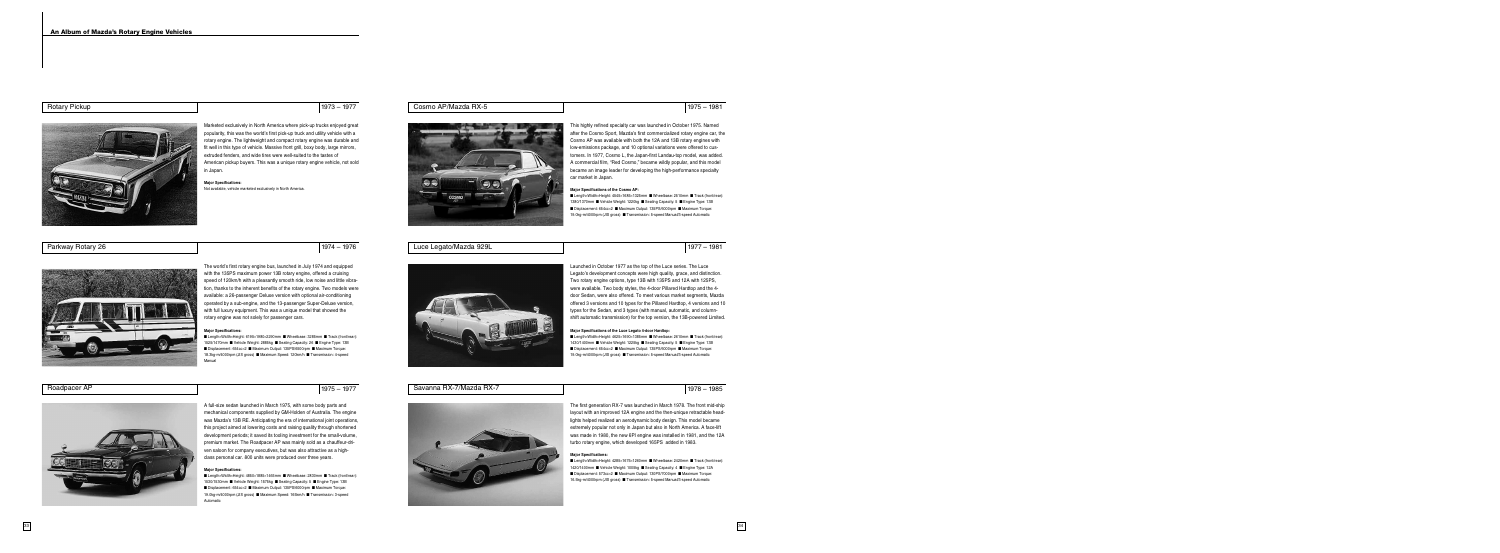Mazda RX-7 1991 – 2002

The third-generation RX-7, launched in December 1991, featured a powerful and responsive 13B-REW rotary engine with Sequential Twin-Turbo and a superbly beautiful body silhouette. All-wheel double-wishbone suspension with newly developed dynamic geometry control mechanism was standard on all models. Developed as a pure sports car, it pursued the ultimate in driving pleasure. Face lifts came in 1996 and in 1998, and the maximum output of the 13B REW was boosted to 280PS for enhanced sports-car pleasure.

#### **Major Specifications:**

**■** Length×Width×Height: 4295×1760×1230mm **■** Wheelbase: 2425mm **■** Track (front/rear): 1460/1460mm **■** Vehicle Weight: 1250kg **■** Seating Capacity: 4 **■** Engine Type: 13B-REW **■** Displacement: 654cc×2 **■** Maximum Output: 255PS/6500rpm **■** Maximum Torque: 30.0kg-m/5000rpm (JIS net) **■** Transmission: 5-speed Manual/4-speed Automatic

Eunos Cosmo 1990 – 1995

The Eunos Cosmo, launched in April 1990, was the world's first seriesproduction car with a 3-rotor rotary engine, the type 20B-REW with Sequential Twin Turbo system, developing maximum power of 280PS in a smooth and responsive manner. The body was exclusively designed for the "full-size" category in Japan, The cabin was spaced as a luxury 2 plus 2, and interior materials—leather and wood—were carefully selected at the raw material stage. The engine, suspension automatic transmission, and air-conditioning system were all electronically controlled.

#### **Major Specifications:**

**■** Length×Width×Height: 4815×1795×1305mm **■** Wheelbase: 2750mm **■** Track (front/rear): 1520/1510mm **■** Vehicle Weight: 1610kg **■** Seating Capacity: 4 **■** Engine Type: 20B-REW **■** Displacement: 654cc×2 **■** Maximum Output: 280PS/6500rpm **■** Maximum Torque: 41.0kg-m/3000rpm (JIS net) **■** Transmission: 4-speed Automatic

The fifth-generation Luce, launched in September 1986, was designed to couple the luxury of the top-end sedan with the sportiness of the rotary engine. The powerful turbocharged 13B rotary engine, with its 180PS maximum power, was installed. Combined with a newly developed automatic transmission, it realized smoother and quicker acceleration. The highly rigid monocoque body featured struts for the front and Mazda's unique E(Multi)-link suspension for the rear. It thus resulted in a high level of compatibility between performance and comfort as a luxury saloon.

#### **Major Specifications:**

**■** Length×Width×Height: 4690×1695×1395mm **■** Wheelbase: 2710mm **■** Track (front/rear): 1440/1450mm **■** Vehicle Weight: 1500kg **■** Seating Capacity: 5 **■** Engine Type: 13B turbo **■** Displacement: 654cc×2 **■** Maximum Output: 180PS/6500rpm **■** Maximum Torque: 25.0kg-m/3500rpm **■** Transmission: 4-speed Automatic

The second-generation RX-7 was launched in October 1985, with further upgraded styling and dynamic performance. The 13B rotary engine with Twin-Scroll Turbo and intercooler developed maximum power of 185PS. Mazda's unique multi-link rear suspension with toe-control capability also came as standard. The interior was designed with a perfect blend of harmony, beauty, and sportiness; the result was a "matured" sports car. In 1987, the Cabriolet was added; in 1989, the engine's maximum output was raised to 205PS.

#### **Major Specifications:**

Savanna RX-7/Mazda RX-7 1992

**■** Length×Width×Height: 4310×1690×1270mm **■** Wheelbase: 2430mm **■** Track (front/rear): 1450/1440mm **■** Vehicle Weight: 1240kg **■** Seating Capacity: 4 **■** Engine Type: 13B turbo **■** Displacement: 654cc×2 **■** Maximum Output: 185ps/6500rpm **■** Maximum Torque: 25.0kgm/3500rpm (JIS net) **■** Transmission: 5-speed Manual/4-speed Automatic







Luce/Mazda 929 1981 – 1986



The 3rd generation Luce was launched in October 1981, at the same time as the Cosmo. The series included a 4-door sedan and a hardtop, powered by a 2.0-liter reciprocating or a 12A rotary engine. Like the Cosmo, the rotary engine model employed Mazda's first 4-wheel independent suspension system. Later, the Luce underwent a major face-lift and got an extensively modified nose and rear end. The new top range models, powered by a turbochaged 12A or dynamic supercharger-equipped 13B rotary engine, became popular in the market as a luxury car with performance and elegance.

#### **Major Specifications of the Luce 4-door Hardtop:**

**■** Length×Width×Height: 4640×1690×1360mm **■** Wheelbase: 2615mm **■** Track (front/rear): 1430/1420mm **■** Vehicle Weight: 1165kg **■** Seating Capacity: 5 **■** Engine Type: 12A **■** Displacement: 573cc×2 **■** Maximum Output: 130PS/7000rpm **■** Maximum Torque: 16.5kg-m/4000rpm (JIS gross) **■** Transmission: 5-speed Manual/3-speed Automatic



| 1990<br>1981 |
|--------------|
|              |



The third-generation Cosmo, launched in October 1981, was developed as a high-end personal car to meet the requirements of the day. Three body variations were offered: 2-door and 4-door hardtops, and saloon. The 6PI type 12A rotary engine was originally installed; type 13B, with its

electronically controlled super-injection system, and type 12A with the Impact-Turbo, the world's first turbo rotary engine, were added later. Equipped with four-wheel independent and electronically controlled suspension, the Cosmo was fast and a pure pleasure to drive.

#### **Major Specifications of the Cosmo 2-door Hardtop:**

**■** Length×Width×Height: 4640×1690×1340mm **■** Wheelbase: 2615mm **■** Track (front/rear): 1430/1425mm **■** Vehicle Weight: 1170kg **■** Seating Capacity: 5 **■** Engine Type: 12A **■** Displacement: 573cc×2 **■** Maximum Output: 130PS/7000rpm **■** Maximum Torque: 16.5kg-m/4000rpm (JIS gross) **■** Transmission: 5-speed Manual/3-speed Automatic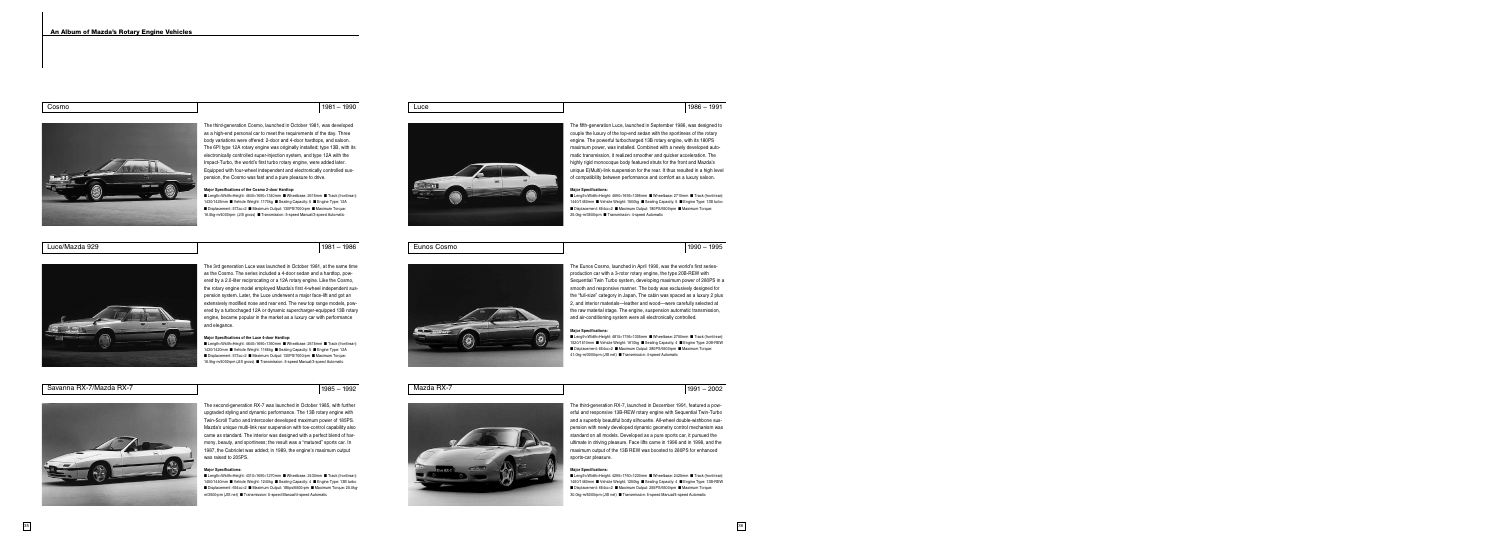

The hydrogen-fuelled RX-8 Hydrogen RE started running on public roads in Japan on receiving approval from the Ministry of Land, Infrastructure and Transport in October 2004. With zero  $CO<sub>2</sub>$  emissions, the hydrogen rotary engine exhibits exceptional environmental performance while retaining the characteristic-driving feel of an internal combustion engine. To enable the RX-8 Hydrogen RE to run in areas not yet provided with hydrogen filling stations, the engine uses a dual-fuel system that switches between hydrogen and gasoline fuel modes. The base model RX-8 remains unchanged, assuring seating capacity for four as well as highly practical on-board equipment. The RX-8 Hydrogen RE, which is leased to businesses and local governments, is gaining a favourable reputation and spurring research and development towards the realization of a hydrogen energy society.

#### **Major Specifications:**

**■** Length×Width×Height: 4435×1770×1340mm **■** Wheelbase: 2700mm **■** Track (front/rear): 1500/1505mm **■** Vehicle Weight: 1460kg **■** Seating Capacity: 4 **■** Engine Type: 13B **■** Displacement: 654cc×2 **■** Maximum Output (Net): Hydrogen 109PS, Gasoline 210PS **■** Maximum Torque (Net): Hydrogen 14.3kg-m, Gasoline 22.6kg-m **■** Transmission: 4-speed Automatic **■** Fuel: Hydrogen/gasoline dual-fuel system

The RX-8, which debuted in April 2003, comes equipped with the new-generation RENESIS rotary engine. Though naturally aspirated, the new REN-ESIS maximizes the benefits of the rotary engine, while being more compact, lighter and higher performing than its predecessors. It also provides more cabin space, accommodating up to four adults in comfort. The RX-8 is a 4-door, 4-seat sports car with innovative styling. As a new-concept genuine sports car with high levels of environmental and safety performance, the RX-8 has garnered many awards, including the 2004 RJC Car of the Year Award, and enjoys considerable popularity among the car-buying public.

#### **Major Specifications:**

**■** Length×Width×Height: 4435×1770×1340mm **■** Wheelbase: 2700mm **■** Track (front/rear): 1500/1505mm **■** Vehicle Weight: 1310kg **■** Seating Capacity: 4 **■** Engine Type: 13B-MSP **■** Displacement: 654cc×2 **■** Maximum Output (Net): 250PS/8500rpm **■** Maximum Torque (Net): 22.0kg/3000rpm **■** Transmission: 6-speed Manual

RX-8 Hydrogen RE 2004 – present



RX-8 2003 – present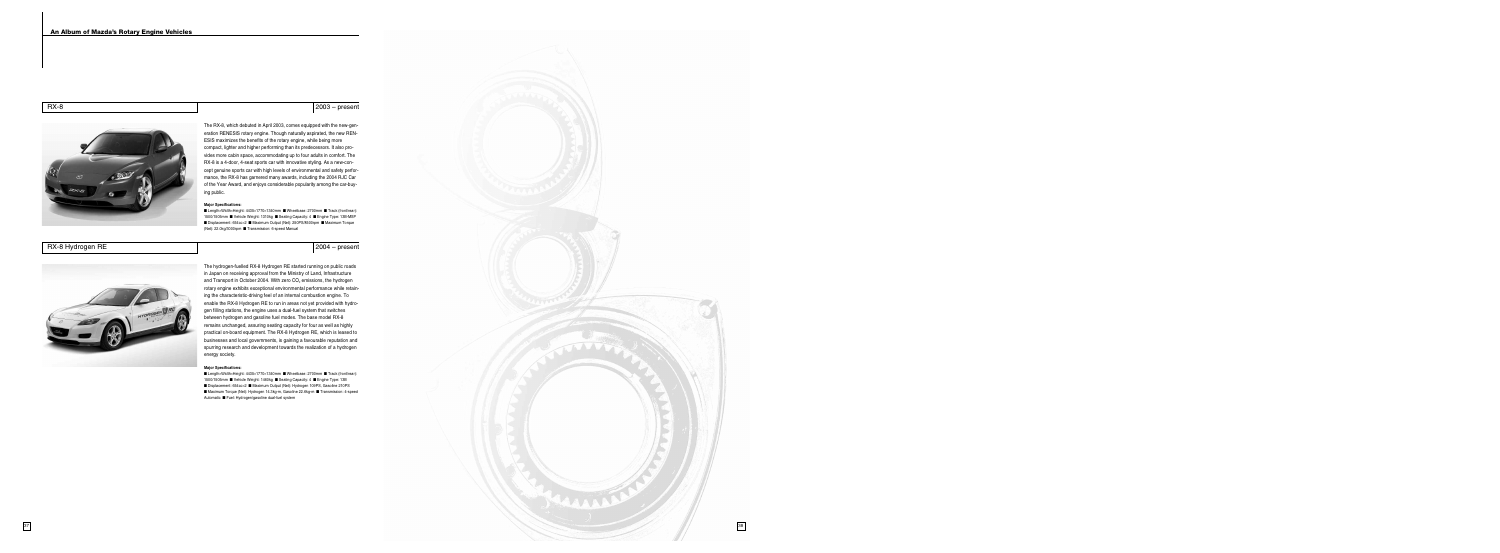

| 1970                                      | 1971                                                                    | 1972                                          | 1973                                  |                                                  | 1974                          | 1975                                               | 1976                                                      | 1977                                          | 1978                                             | 1979                            | 1980                                          | 1981                                                                   | 1982                                         | 1983                                                             | 1984                                                                         |                                                     | 1985                                                                        | 1986                              |
|-------------------------------------------|-------------------------------------------------------------------------|-----------------------------------------------|---------------------------------------|--------------------------------------------------|-------------------------------|----------------------------------------------------|-----------------------------------------------------------|-----------------------------------------------|--------------------------------------------------|---------------------------------|-----------------------------------------------|------------------------------------------------------------------------|----------------------------------------------|------------------------------------------------------------------|------------------------------------------------------------------------------|-----------------------------------------------------|-----------------------------------------------------------------------------|-----------------------------------|
| $\mathsf{p}$ at 7000rpm                   | 120bhp at 7000rpm<br>110lb-ft at 4000rpm                                |                                               |                                       |                                                  |                               |                                                    |                                                           |                                               |                                                  |                                 |                                               |                                                                        |                                              |                                                                  |                                                                              |                                                     |                                                                             |                                   |
| 100 '70                                   | R100 '71<br>R100 '72                                                    |                                               |                                       |                                                  |                               |                                                    |                                                           |                                               |                                                  |                                 |                                               |                                                                        |                                              |                                                                  |                                                                              |                                                     |                                                                             |                                   |
| wo-rotor, $573cc \times 2$                |                                                                         | 120bhp at 7000rpm                             |                                       |                                                  |                               |                                                    |                                                           |                                               |                                                  |                                 |                                               |                                                                        |                                              |                                                                  |                                                                              |                                                     |                                                                             |                                   |
| e=15 R=105                                | $\vert$ 120bhp at 7000rpm $\vert$ $\vert$ 110lb-ft at 4000rpm           |                                               |                                       |                                                  |                               |                                                    |                                                           |                                               |                                                  |                                 |                                               |                                                                        |                                              |                                                                  |                                                                              |                                                     |                                                                             |                                   |
| $b=70$                                    | RX-2 '71                                                                | RX-2 '72                                      | RX-2 '73                              | RX-2 '74                                         |                               |                                                    |                                                           |                                               |                                                  |                                 |                                               |                                                                        |                                              |                                                                  |                                                                              |                                                     |                                                                             |                                   |
|                                           |                                                                         | $\lfloor$ 120bhp at 7000rpm $\lfloor$         |                                       |                                                  |                               |                                                    |                                                           |                                               |                                                  |                                 |                                               |                                                                        |                                              |                                                                  |                                                                              |                                                     |                                                                             |                                   |
|                                           |                                                                         | 110lb-ft at 4000rpm<br>RX-3 '72 $\sim$        | RX-3 '73                              | RX-3 '74                                         | RX-3 '75                      |                                                    | RX-3 '76                                                  | RX-3 '77<br>RX-3 '78                          |                                                  |                                 |                                               |                                                                        |                                              |                                                                  |                                                                              |                                                     |                                                                             |                                   |
|                                           |                                                                         |                                               |                                       |                                                  |                               |                                                    |                                                           |                                               |                                                  |                                 |                                               |                                                                        |                                              |                                                                  |                                                                              |                                                     |                                                                             |                                   |
|                                           |                                                                         |                                               |                                       |                                                  |                               |                                                    |                                                           |                                               | 100bhp at 6000rpm<br>105lb-ft at 4000rpm         |                                 |                                               |                                                                        |                                              |                                                                  | 101bhp at 6000rpm<br>107lb-ft at 4000rpm                                     |                                                     |                                                                             |                                   |
|                                           |                                                                         |                                               |                                       |                                                  |                               |                                                    |                                                           |                                               | RX-7 '79                                         | RX-7 '80                        | RX-7 '81                                      | RX-7 '82                                                               | RX-7 '83                                     |                                                                  | RX-7 '84                                                                     | RX-7 '85                                            |                                                                             |                                   |
|                                           |                                                                         |                                               |                                       |                                                  |                               |                                                    |                                                           |                                               |                                                  |                                 |                                               |                                                                        |                                              |                                                                  |                                                                              |                                                     |                                                                             |                                   |
|                                           |                                                                         |                                               | Two-rotor, $654cc \times 2$           | 135bhp at 6500rpm<br>128lb-ft at 4000rpm         |                               |                                                    |                                                           |                                               |                                                  |                                 |                                               |                                                                        |                                              |                                                                  | 135bhp at 6000rpm<br>133lb-ft at 2750rpm                                     |                                                     | 146bhp at 6500rpm<br>138lb-ft at 3500rpm                                    |                                   |
|                                           |                                                                         | <b>13B</b>                                    | e=15 R=105<br>$b=80$                  | RX-4 '74                                         | RX-4 '75                      |                                                    | RX-4 '76                                                  | RX-4 '77<br>RX-4 '78                          |                                                  |                                 |                                               |                                                                        |                                              |                                                                  | RX-7 '84                                                                     | RX-7 '85                                            | RX-7 '86                                                                    | RX-7 '87                          |
|                                           |                                                                         |                                               |                                       | 135bhp at                                        | 6500rpm                       |                                                    |                                                           |                                               |                                                  |                                 |                                               |                                                                        |                                              |                                                                  |                                                                              |                                                     |                                                                             | 182bhp at 6500rpm                 |
|                                           |                                                                         |                                               |                                       | 128lb-ft at                                      | 4000rpm                       |                                                    |                                                           |                                               |                                                  |                                 |                                               |                                                                        |                                              |                                                                  |                                                                              |                                                     |                                                                             | $\frac{1}{3}$ 183lb-ft at 3500rpm |
|                                           |                                                                         |                                               |                                       | Pic up '74                                       |                               | Pic up '75                                         | Pic up '76                                                | Pic up '77                                    |                                                  |                                 |                                               |                                                                        |                                              |                                                                  |                                                                              |                                                     | First turbocharged<br>model                                                 | RX-7 '87                          |
|                                           |                                                                         |                                               |                                       |                                                  |                               |                                                    | 135bhp at 6500rpm<br>128lb-ft at 4000rpm                  |                                               |                                                  |                                 |                                               |                                                                        |                                              |                                                                  |                                                                              |                                                     |                                                                             |                                   |
|                                           |                                                                         |                                               |                                       |                                                  |                               |                                                    | RX-5 '76                                                  | RX-5 '77<br>RX-5 '78                          |                                                  |                                 |                                               |                                                                        |                                              |                                                                  |                                                                              |                                                     |                                                                             |                                   |
|                                           |                                                                         |                                               |                                       |                                                  |                               |                                                    |                                                           |                                               |                                                  |                                 |                                               |                                                                        |                                              |                                                                  |                                                                              |                                                     |                                                                             |                                   |
| $0A$ <sub>7000rpm</sub>                   | R-100                                                                   |                                               |                                       |                                                  |                               |                                                    |                                                           |                                               |                                                  |                                 |                                               |                                                                        |                                              |                                                                  |                                                                              |                                                     |                                                                             |                                   |
|                                           |                                                                         | $RX-3$                                        |                                       |                                                  |                               |                                                    |                                                           |                                               |                                                  |                                 |                                               |                                                                        |                                              |                                                                  |                                                                              |                                                     |                                                                             |                                   |
|                                           |                                                                         | <b>RX-2</b>                                   |                                       |                                                  |                               |                                                    |                                                           |                                               |                                                  |                                 |                                               |                                                                        |                                              |                                                                  |                                                                              |                                                     |                                                                             |                                   |
| 2A                                        |                                                                         |                                               | <b>RX-3</b>                           |                                                  |                               |                                                    |                                                           |                                               |                                                  | RX-7 (100PS/6000rpm)            |                                               |                                                                        |                                              |                                                                  |                                                                              |                                                     |                                                                             | RX-7 (132kW/6500rpm)              |
|                                           |                                                                         |                                               | 13B                                   |                                                  |                               | $RX-4$                                             |                                                           |                                               |                                                  |                                 |                                               |                                                                        |                                              |                                                                  |                                                                              |                                                     |                                                                             | Turbocharged model                |
|                                           |                                                                         |                                               | 135PS/6500rpm                         |                                                  |                               |                                                    |                                                           | <b>RX-5</b>                                   |                                                  |                                 |                                               |                                                                        |                                              |                                                                  |                                                                              |                                                     | RX-7 (110kW/6500rpm)                                                        |                                   |
|                                           | $\angle$ Direct chromium plating                                        |                                               |                                       |                                                  |                               | *SIP=Sheet Metal Insert Process                    |                                                           |                                               |                                                  |                                 |                                               |                                                                        |                                              |                                                                  |                                                                              |                                                     |                                                                             |                                   |
|                                           |                                                                         |                                               |                                       |                                                  |                               |                                                    |                                                           |                                               |                                                  |                                 |                                               |                                                                        |                                              |                                                                  |                                                                              |                                                     |                                                                             |                                   |
|                                           |                                                                         | Metal-sprayed layer insert & Chromium plating |                                       |                                                  | SIP & Chromium plating        |                                                    |                                                           |                                               |                                                  | SIP & Pinpoint chromium plating |                                               |                                                                        |                                              |                                                                  |                                                                              | SIP & Micro channel porous chromium plating         | SIP & micro channel porous<br>Chromium-Molybdenum Plating                   |                                   |
|                                           |                                                                         |                                               |                                       |                                                  |                               | Special cast iron side housing                     |                                                           |                                               |                                                  |                                 |                                               |                                                                        | Gas soft nitriding-treated special cast iron |                                                                  |                                                                              |                                                     |                                                                             |                                   |
|                                           | Induction hardened<br>special cast iron                                 | 80C metal sprayed<br>special cast iron        |                                       | * Improved coolability                           |                               | * Heat insulated full floating exhaust port insert |                                                           |                                               |                                                  |                                 |                                               |                                                                        |                                              |                                                                  | * Fluorocarbon resin coating on trochoid surface<br>* Upper flow intake port |                                                     | * Multi-chamber exhaust port insert<br>* Reduced-width coolant passage      |                                   |
|                                           |                                                                         |                                               |                                       | of side housing                                  |                               |                                                    | * Enlarged full floating exhaust port insert              |                                               |                                                  |                                 |                                               |                                                                        |                                              |                                                                  |                                                                              |                                                     |                                                                             |                                   |
|                                           | P-9 type combustion chamber                                             |                                               |                                       |                                                  | ★ Crown-shaped apex seal      |                                                    |                                                           |                                               |                                                  |                                 |                                               |                                                                        | * Rotor with soft-material-coated side       |                                                                  |                                                                              |                                                     | * Reduced-weight rotor                                                      |                                   |
|                                           |                                                                         | P-10 type combustion chamber (12A only)       |                                       | <b>MDR</b> (bath tub)                            | type combustion chamber       |                                                    | 3mm thick metallic seal (Side cut two-piece type) (AM1.5) |                                               | SLDR type combustion chamber (12A only)          |                                 | * Apex seal with shot-blasted sealing surface |                                                                        |                                              |                                                                  | Modified SLDR type combustion chamber                                        |                                                     | <b>Modified MDR combustion chamber</b><br>* Two-spring apex seal            |                                   |
|                                           |                                                                         | 6mm thick carbonic seal (Solid type)          |                                       |                                                  |                               |                                                    |                                                           |                                               | 3mm thick metallic seal (Two-piece type) (∆M0.4) |                                 |                                               |                                                                        |                                              | 3mm thick metallic seal (Top cut two-piece type) (AL0.2)         |                                                                              |                                                     | 2mm thick metallic seal (three piece type)                                  |                                   |
|                                           |                                                                         |                                               |                                       | * Single side seal                               | ★ Flexible type corner seal   |                                                    | * Sintered side seal                                      |                                               |                                                  |                                 |                                               | * Flexible type corner seal with elastic material                      |                                              |                                                                  |                                                                              |                                                     | $\star$ Reduced thickness side seal (1.0 $\rightarrow$ 0.7mm)               |                                   |
|                                           | * Separate-type trochoid pump<br>* Rotor cooling-oil control jet (plug) |                                               |                                       | <del>★</del> Separate-type<br>lubricating system | * Thermo-modulated fan        |                                                    |                                                           |                                               |                                                  |                                 | * Outer fluorinated-rubber "O" ring           |                                                                        |                                              |                                                                  | intake port                                                                  | * Dual oil supply to trochoid's rubbing surface and | * Fuel-efficient oil<br>* Thermatically controlled valve in eccentric shaft |                                   |
|                                           |                                                                         |                                               | valve                                 | * Oil cooler bypass                              |                               |                                                    |                                                           |                                               |                                                  |                                 |                                               |                                                                        |                                              |                                                                  |                                                                              |                                                     | * Thermo-modulated fan (linear fashion)                                     |                                   |
|                                           |                                                                         |                                               |                                       |                                                  |                               |                                                    | Thermal reactor                                           |                                               |                                                  |                                 |                                               |                                                                        |                                              | <b>Catalytic converter</b>                                       |                                                                              |                                                     |                                                                             |                                   |
|                                           |                                                                         |                                               | * K-1 type (Double baffle plate type) |                                                  |                               |                                                    | * K-6 type revised (Single core type)                     |                                               |                                                  |                                 |                                               | * Monolithic converter with one bed and pellet converter with two beds |                                              |                                                                  | * All monolithic converter with five beds                                    |                                                     |                                                                             |                                   |
|                                           | * A-type (Double baffle plate type)                                     |                                               |                                       |                                                  | * K-6 type (Single core type) |                                                    |                                                           | * K-1 type revised (Double baffle plate type) |                                                  |                                 |                                               |                                                                        |                                              |                                                                  |                                                                              |                                                     |                                                                             |                                   |
|                                           |                                                                         |                                               |                                       |                                                  |                               | Independent type 4PI (four-port induction)         |                                                           |                                               |                                                  |                                 |                                               |                                                                        | 4PI with displacement control valve          |                                                                  |                                                                              |                                                     |                                                                             |                                   |
|                                           |                                                                         |                                               |                                       |                                                  |                               |                                                    |                                                           | Thermostat with jiggle pin                    |                                                  |                                 |                                               |                                                                        |                                              | 13B Injection                                                    |                                                                              | Dynamic effect intake 6PI (six-port induction)      | New dynamic effect intake 6PI                                               |                                   |
|                                           |                                                                         |                                               |                                       |                                                  |                               |                                                    |                                                           |                                               |                                                  |                                 |                                               |                                                                        |                                              |                                                                  |                                                                              | 13B Turbo                                           | New dynamic effect intake 4PI                                               |                                   |
| Four-barrel carburetor                    |                                                                         |                                               |                                       |                                                  |                               |                                                    | Semi-auto choke four-barrel carburetor                    |                                               |                                                  |                                 |                                               |                                                                        |                                              | Semi-auto choke four-barrel carburetor with altitude compensator |                                                                              |                                                     | Twin-scroll turbocharger Direct intercooler                                 |                                   |
|                                           |                                                                         |                                               |                                       |                                                  |                               |                                                    |                                                           |                                               |                                                  |                                 |                                               |                                                                        |                                              |                                                                  |                                                                              | Electronic fuel injection (L-jetronic)              |                                                                             |                                   |
|                                           |                                                                         |                                               |                                       |                                                  |                               |                                                    |                                                           |                                               |                                                  |                                 |                                               |                                                                        |                                              |                                                                  |                                                                              |                                                     |                                                                             |                                   |
|                                           | Twin distributor                                                        |                                               |                                       |                                                  |                               |                                                    |                                                           |                                               | Single distributor                               |                                 |                                               |                                                                        |                                              |                                                                  |                                                                              |                                                     | <b>Electronic ignition system</b>                                           |                                   |
|                                           |                                                                         |                                               |                                       |                                                  |                               |                                                    |                                                           |                                               |                                                  |                                 |                                               |                                                                        | <b>HEI (High Energy Ignition)</b>            |                                                                  |                                                                              |                                                     |                                                                             |                                   |
| * A-type (Partition Type)<br>A Carburetor |                                                                         |                                               | Twin-electrode spark plug             |                                                  |                               |                                                    |                                                           | Three-electrode spark plug                    |                                                  |                                 |                                               |                                                                        | Four-electrode spark plug                    |                                                                  |                                                                              |                                                     | Semi-Surface Discharge spark plug                                           |                                   |
|                                           |                                                                         |                                               |                                       |                                                  |                               |                                                    |                                                           |                                               |                                                  |                                 |                                               |                                                                        |                                              |                                                                  |                                                                              |                                                     |                                                                             |                                   |
|                                           |                                                                         |                                               |                                       |                                                  |                               |                                                    |                                                           |                                               |                                                  |                                 |                                               |                                                                        |                                              |                                                                  |                                                                              |                                                     |                                                                             |                                   |
|                                           |                                                                         |                                               |                                       |                                                  |                               |                                                    |                                                           |                                               |                                                  |                                 |                                               |                                                                        |                                              |                                                                  |                                                                              |                                                     |                                                                             |                                   |

History of Mazda's Rotary Engine Development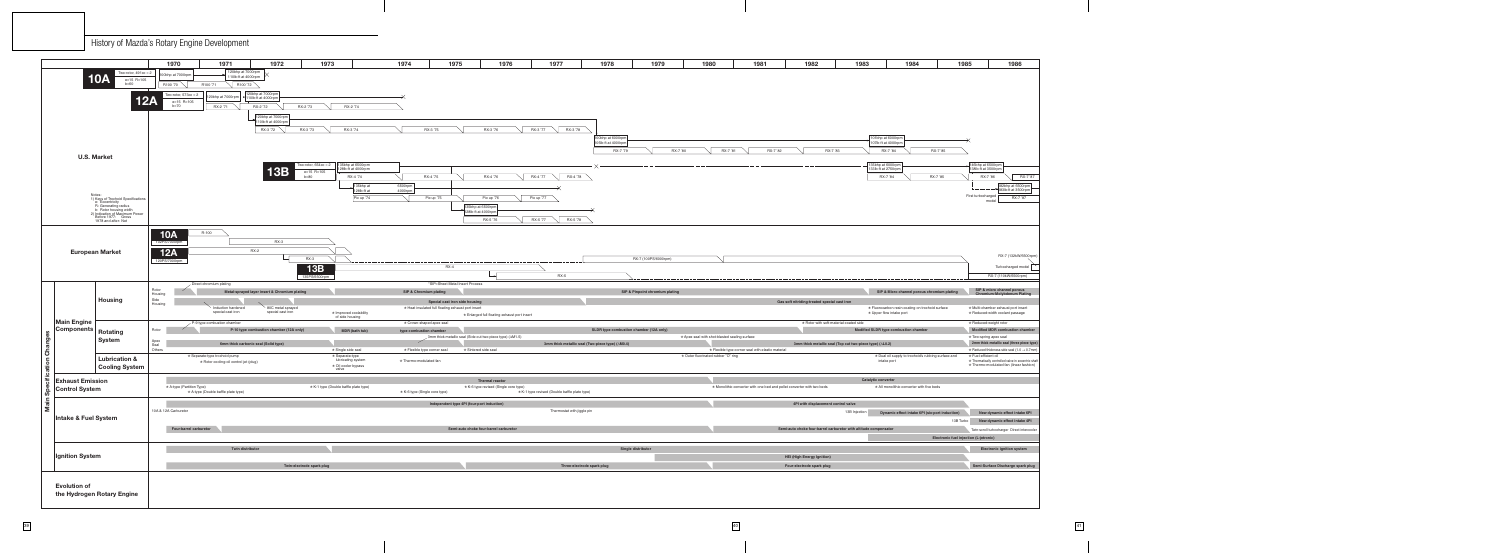|                |                                  |                                                                                                                                                                                                  | 1988<br>1987                      | 1989                                                                                              | 1990<br>1991                                     | 1992                                                                                       | 1993<br>1994                                                     | 1995                                                          | 1996<br>1997                                               | 1998 | 1999                                | 2000 | 2001 | 2002 |
|----------------|----------------------------------|--------------------------------------------------------------------------------------------------------------------------------------------------------------------------------------------------|-----------------------------------|---------------------------------------------------------------------------------------------------|--------------------------------------------------|--------------------------------------------------------------------------------------------|------------------------------------------------------------------|---------------------------------------------------------------|------------------------------------------------------------|------|-------------------------------------|------|------|------|
|                |                                  |                                                                                                                                                                                                  |                                   |                                                                                                   |                                                  |                                                                                            |                                                                  |                                                               |                                                            |      |                                     |      |      |      |
|                |                                  |                                                                                                                                                                                                  |                                   |                                                                                                   |                                                  |                                                                                            |                                                                  |                                                               |                                                            |      |                                     |      |      |      |
|                |                                  |                                                                                                                                                                                                  |                                   |                                                                                                   |                                                  |                                                                                            |                                                                  |                                                               |                                                            |      |                                     |      |      |      |
|                |                                  |                                                                                                                                                                                                  |                                   |                                                                                                   |                                                  |                                                                                            |                                                                  |                                                               |                                                            |      |                                     |      |      |      |
|                |                                  |                                                                                                                                                                                                  |                                   |                                                                                                   |                                                  |                                                                                            |                                                                  |                                                               |                                                            |      |                                     |      |      |      |
|                |                                  |                                                                                                                                                                                                  |                                   |                                                                                                   |                                                  |                                                                                            |                                                                  |                                                               |                                                            |      |                                     |      |      |      |
|                |                                  |                                                                                                                                                                                                  |                                   |                                                                                                   |                                                  |                                                                                            |                                                                  |                                                               |                                                            |      |                                     |      |      |      |
|                |                                  |                                                                                                                                                                                                  |                                   |                                                                                                   |                                                  |                                                                                            |                                                                  |                                                               |                                                            |      |                                     |      |      |      |
|                |                                  |                                                                                                                                                                                                  |                                   |                                                                                                   |                                                  |                                                                                            |                                                                  |                                                               |                                                            |      |                                     |      |      |      |
|                |                                  |                                                                                                                                                                                                  |                                   |                                                                                                   |                                                  |                                                                                            |                                                                  |                                                               |                                                            |      |                                     |      |      |      |
|                |                                  |                                                                                                                                                                                                  |                                   |                                                                                                   |                                                  |                                                                                            |                                                                  |                                                               |                                                            |      |                                     |      |      |      |
|                |                                  |                                                                                                                                                                                                  |                                   |                                                                                                   |                                                  |                                                                                            |                                                                  |                                                               |                                                            |      |                                     |      |      |      |
|                |                                  | <b>U.S. Market</b>                                                                                                                                                                               |                                   |                                                                                                   |                                                  |                                                                                            |                                                                  |                                                               |                                                            |      |                                     |      |      |      |
|                |                                  |                                                                                                                                                                                                  |                                   | $\left  \frac{160 \text{bhp at } 7000 \text{rpm}}{140 \text{lb-fit at } 4000 \text{rpm}} \right $ |                                                  |                                                                                            |                                                                  |                                                               |                                                            |      |                                     |      |      |      |
|                |                                  |                                                                                                                                                                                                  | RX-7 '87<br>RX-7 '88              | RX-7 '90<br>RX-7 '89                                                                              | RX-7 '91                                         |                                                                                            |                                                                  |                                                               |                                                            |      |                                     |      |      |      |
|                |                                  |                                                                                                                                                                                                  |                                   |                                                                                                   |                                                  |                                                                                            |                                                                  |                                                               |                                                            |      |                                     |      |      |      |
|                |                                  |                                                                                                                                                                                                  |                                   | 200bhp at 6500rpm<br>196lb-ft at 4000rpm                                                          |                                                  | 255bhp at 6500rpm<br>$7$ 217lb-ft at 5000rpm                                               |                                                                  |                                                               |                                                            |      |                                     |      |      |      |
|                |                                  |                                                                                                                                                                                                  | RX-7 '88<br>RX-7 '87              | RX-7 '89<br>RX-7 '90                                                                              | RX-7 '91                                         | RX-7 '93                                                                                   | RX-7 '94                                                         | RX-7 '95                                                      |                                                            |      |                                     |      |      |      |
|                |                                  | Notes:<br>1) Keys of Trochoid Specifications<br>e: Eccentricity<br>R: Generating radius<br>b: Rotor housing width<br>2) Indication of Maximum Power<br>Before 1977: Gross<br>1978 and after: Net |                                   |                                                                                                   |                                                  |                                                                                            |                                                                  |                                                               |                                                            |      |                                     |      |      |      |
|                |                                  |                                                                                                                                                                                                  |                                   |                                                                                                   |                                                  |                                                                                            |                                                                  |                                                               |                                                            |      |                                     |      |      |      |
|                |                                  |                                                                                                                                                                                                  |                                   |                                                                                                   |                                                  |                                                                                            |                                                                  |                                                               |                                                            |      |                                     |      |      |      |
|                |                                  |                                                                                                                                                                                                  |                                   |                                                                                                   |                                                  |                                                                                            |                                                                  |                                                               |                                                            |      |                                     |      |      |      |
|                |                                  |                                                                                                                                                                                                  |                                   |                                                                                                   |                                                  |                                                                                            |                                                                  |                                                               |                                                            |      |                                     |      |      |      |
|                |                                  |                                                                                                                                                                                                  |                                   |                                                                                                   |                                                  |                                                                                            |                                                                  |                                                               |                                                            |      |                                     |      |      |      |
|                |                                  |                                                                                                                                                                                                  |                                   |                                                                                                   |                                                  |                                                                                            |                                                                  |                                                               |                                                            |      |                                     |      |      |      |
|                |                                  | <b>European Market</b>                                                                                                                                                                           |                                   |                                                                                                   |                                                  |                                                                                            |                                                                  |                                                               |                                                            |      |                                     |      |      |      |
|                |                                  |                                                                                                                                                                                                  |                                   |                                                                                                   |                                                  |                                                                                            |                                                                  |                                                               |                                                            |      |                                     |      |      |      |
|                |                                  |                                                                                                                                                                                                  | RX-7 (132kW/6500rpm)              |                                                                                                   | RX-7 (147kW/6500rpm)                             |                                                                                            | RX-7 (176kW/6500rpm)                                             |                                                               |                                                            |      |                                     |      |      |      |
|                |                                  |                                                                                                                                                                                                  | RX-7 (110kW/6500rpm)              |                                                                                                   |                                                  |                                                                                            |                                                                  |                                                               |                                                            |      |                                     |      |      |      |
|                |                                  |                                                                                                                                                                                                  |                                   |                                                                                                   |                                                  |                                                                                            |                                                                  |                                                               |                                                            |      |                                     |      |      |      |
|                |                                  |                                                                                                                                                                                                  |                                   |                                                                                                   |                                                  |                                                                                            |                                                                  |                                                               |                                                            |      |                                     |      |      |      |
|                |                                  |                                                                                                                                                                                                  |                                   |                                                                                                   |                                                  |                                                                                            |                                                                  | SIP & micro channel porous Chromium-Molybdenum Plating        |                                                            |      |                                     |      |      |      |
|                |                                  |                                                                                                                                                                                                  |                                   |                                                                                                   |                                                  |                                                                                            |                                                                  |                                                               |                                                            |      |                                     |      |      |      |
|                |                                  | Housing                                                                                                                                                                                          |                                   |                                                                                                   |                                                  |                                                                                            |                                                                  | Gas soft nitriding-treated special cast iron                  |                                                            |      |                                     |      |      |      |
|                |                                  |                                                                                                                                                                                                  |                                   | ★ Ion-nitrided stationary gear                                                                    |                                                  | * Graphite coating on trochoid<br>surface                                                  |                                                                  |                                                               |                                                            |      |                                     |      |      |      |
|                |                                  |                                                                                                                                                                                                  |                                   | $\star$ lon-nitrided rotor gear, thin and light rotor                                             | Improved precision in bearing clearance *        |                                                                                            |                                                                  |                                                               |                                                            |      |                                     |      |      |      |
|                | <b>Main Engine</b><br>Components |                                                                                                                                                                                                  | Modified MDR combustion chamber   |                                                                                                   |                                                  | High-precision and compression MDR combustion chamber                                      |                                                                  |                                                               |                                                            |      |                                     |      |      |      |
| S              |                                  | <b>Rotating System</b>                                                                                                                                                                           |                                   |                                                                                                   | Laser beam hardening of rotor apex seal groove * |                                                                                            |                                                                  |                                                               |                                                            |      |                                     |      |      |      |
|                |                                  |                                                                                                                                                                                                  |                                   |                                                                                                   | 2mm thick metal seal (three piece type)          |                                                                                            |                                                                  |                                                               |                                                            |      |                                     |      |      |      |
|                |                                  |                                                                                                                                                                                                  |                                   |                                                                                                   |                                                  |                                                                                            |                                                                  |                                                               |                                                            |      |                                     |      |      |      |
| <b>Changes</b> |                                  | <b>Lubrication &amp;</b>                                                                                                                                                                         |                                   | * Electronically-controlled metering oil pump                                                     |                                                  | ★ Direct oil injection to trochoid's                                                       |                                                                  |                                                               | * 2-stage electronically controlled M.O. oil supply system |      | * High response metering oil nozzle |      |      |      |
|                |                                  | <b>Cooling System</b>                                                                                                                                                                            |                                   |                                                                                                   |                                                  |                                                                                            |                                                                  |                                                               |                                                            |      |                                     |      |      |      |
| ation          |                                  |                                                                                                                                                                                                  |                                   |                                                                                                   |                                                  | ration surface<br>* Thin oil pan with inner bulge<br>* Three-stage controlled electric fan |                                                                  |                                                               |                                                            |      |                                     |      |      |      |
| cific          |                                  | <b>Exhaust Emission Control System</b>                                                                                                                                                           |                                   |                                                                                                   |                                                  |                                                                                            |                                                                  | Catalytic converter                                           |                                                            |      |                                     |      |      |      |
|                |                                  |                                                                                                                                                                                                  |                                   | * Double layered catalytic converter                                                              |                                                  | * Metal catalytic converter                                                                |                                                                  |                                                               |                                                            |      |                                     |      |      |      |
| တိ             |                                  |                                                                                                                                                                                                  |                                   |                                                                                                   |                                                  |                                                                                            |                                                                  |                                                               |                                                            |      |                                     |      |      |      |
|                |                                  |                                                                                                                                                                                                  |                                   |                                                                                                   |                                                  |                                                                                            |                                                                  |                                                               |                                                            |      |                                     |      |      |      |
| Main           |                                  |                                                                                                                                                                                                  | New dynamic effect intake 6PI     |                                                                                                   | Variable dynamic effect intake 6PI               |                                                                                            |                                                                  |                                                               |                                                            |      |                                     |      |      |      |
|                | <b>Intake &amp; Fuel System</b>  |                                                                                                                                                                                                  |                                   |                                                                                                   | New dynamic effect intake 4PI                    |                                                                                            |                                                                  |                                                               |                                                            |      |                                     |      |      |      |
|                |                                  |                                                                                                                                                                                                  |                                   | * Independent twin-scroll turbo system                                                            |                                                  | ★ Sequential twin turbo system<br>$\star$ EGI-HS                                           |                                                                  |                                                               |                                                            |      | * Independent air intake            |      |      |      |
|                |                                  |                                                                                                                                                                                                  |                                   | Electronic fuel injection (L-jetronic)                                                            |                                                  |                                                                                            |                                                                  | Electronic fuel injection (D-jetronic)                        |                                                            |      |                                     |      |      |      |
|                |                                  |                                                                                                                                                                                                  |                                   |                                                                                                   |                                                  |                                                                                            |                                                                  |                                                               |                                                            |      |                                     |      |      |      |
|                |                                  |                                                                                                                                                                                                  |                                   |                                                                                                   |                                                  | * Crankshaft angle sensor                                                                  |                                                                  | Electronic ignition system<br>(Microcomputer control)         | $\star$ 16bit                                              |      |                                     |      |      |      |
|                | Ignition System                  |                                                                                                                                                                                                  |                                   |                                                                                                   |                                                  | ★ Platinum-tip spark plug                                                                  |                                                                  |                                                               |                                                            |      |                                     |      |      |      |
|                |                                  |                                                                                                                                                                                                  | Semi-Surface Discharge spark plug |                                                                                                   |                                                  | Super air-gap spark plug                                                                   |                                                                  |                                                               |                                                            |      |                                     |      |      |      |
|                |                                  |                                                                                                                                                                                                  |                                   |                                                                                                   |                                                  | HR-X concept car<br>Roadster                                                               | HR-X2 concept car                                                | Capella Cargo                                                 |                                                            |      |                                     |      |      |      |
|                |                                  |                                                                                                                                                                                                  |                                   |                                                                                                   |                                                  | (equipped with hydrogen<br>(MX-5/Miata experimental                                        | (equipped with hydrogen rotary engine)                           |                                                               |                                                            |      |                                     |      |      |      |
|                | <b>Evolution of</b>              |                                                                                                                                                                                                  |                                   |                                                                                                   |                                                  | vehicle equipped with<br>rotary engine)<br>hydrogen rotary engine)<br>October 1991         | October 1993                                                     | experimental vehicle equipped<br>with hydrogen rotary engine) |                                                            |      |                                     |      |      |      |
|                | the Hydrogen Rotary Engine       |                                                                                                                                                                                                  |                                   |                                                                                                   |                                                  | * Development of first hydrogen rotary engine car,<br>the HR-X                             | ★ Development of second hydrogen<br>rotary engine car, the HR-X2 |                                                               | ★ Start of Hydrogen RE car tests on public roads           |      |                                     |      |      |      |

| 2006                                               | 2007 |
|----------------------------------------------------|------|
|                                                    |      |
|                                                    |      |
|                                                    |      |
|                                                    |      |
|                                                    |      |
|                                                    |      |
|                                                    |      |
|                                                    |      |
|                                                    |      |
|                                                    |      |
|                                                    |      |
|                                                    |      |
| RENESIS 6-port engine                              |      |
| 158kW (215PS)/7450rpm                              |      |
| 216N-m (22.0kg-m)/5500rpm                          |      |
|                                                    |      |
|                                                    |      |
|                                                    |      |
|                                                    |      |
|                                                    |      |
|                                                    |      |
|                                                    |      |
|                                                    |      |
|                                                    |      |
|                                                    |      |
|                                                    |      |
|                                                    |      |
|                                                    |      |
|                                                    |      |
|                                                    |      |
|                                                    |      |
|                                                    |      |
|                                                    |      |
|                                                    |      |
|                                                    |      |
|                                                    |      |
|                                                    |      |
|                                                    |      |
|                                                    |      |
|                                                    |      |
|                                                    |      |
|                                                    |      |
|                                                    |      |
|                                                    |      |
|                                                    |      |
|                                                    |      |
|                                                    |      |
|                                                    |      |
|                                                    |      |
|                                                    |      |
|                                                    |      |
|                                                    |      |
|                                                    |      |
|                                                    |      |
|                                                    |      |
|                                                    |      |
|                                                    |      |
|                                                    |      |
|                                                    |      |
|                                                    |      |
|                                                    |      |
|                                                    |      |
|                                                    |      |
| RX-8 Hydrogen RE launched on limited release basis |      |
| ic roads with approval<br>and Transport.           |      |

| 1992                                                                                       | 1993                 | 1994                                                             | 1995                                                           | 1996                                             | 1997                                                       | 1998 | 1999                                | 2000 | 2001 | 2002 | 2003                                               | 2004                                          | 2005                                                                                                                   | 2006                                           | 2007 |
|--------------------------------------------------------------------------------------------|----------------------|------------------------------------------------------------------|----------------------------------------------------------------|--------------------------------------------------|------------------------------------------------------------|------|-------------------------------------|------|------|------|----------------------------------------------------|-----------------------------------------------|------------------------------------------------------------------------------------------------------------------------|------------------------------------------------|------|
|                                                                                            |                      |                                                                  |                                                                |                                                  |                                                            |      |                                     |      |      |      |                                                    |                                               |                                                                                                                        |                                                |      |
|                                                                                            |                      |                                                                  |                                                                |                                                  |                                                            |      |                                     |      |      |      |                                                    |                                               |                                                                                                                        |                                                |      |
|                                                                                            |                      |                                                                  |                                                                |                                                  |                                                            |      |                                     |      |      |      |                                                    |                                               |                                                                                                                        |                                                |      |
|                                                                                            |                      |                                                                  |                                                                |                                                  |                                                            |      |                                     |      |      |      |                                                    |                                               |                                                                                                                        |                                                |      |
|                                                                                            |                      |                                                                  |                                                                |                                                  |                                                            |      |                                     |      |      |      |                                                    |                                               |                                                                                                                        |                                                |      |
|                                                                                            |                      |                                                                  |                                                                |                                                  |                                                            |      |                                     |      |      |      |                                                    |                                               |                                                                                                                        |                                                |      |
|                                                                                            |                      |                                                                  |                                                                |                                                  |                                                            |      |                                     |      |      |      |                                                    |                                               |                                                                                                                        |                                                |      |
|                                                                                            |                      |                                                                  |                                                                |                                                  |                                                            |      |                                     |      |      |      |                                                    |                                               |                                                                                                                        |                                                |      |
|                                                                                            |                      |                                                                  |                                                                |                                                  |                                                            |      |                                     |      |      |      |                                                    |                                               |                                                                                                                        |                                                |      |
|                                                                                            |                      |                                                                  |                                                                |                                                  |                                                            |      |                                     |      |      |      | RENESIS 6-port engine                              |                                               |                                                                                                                        |                                                |      |
|                                                                                            |                      |                                                                  |                                                                |                                                  |                                                            |      |                                     |      |      |      | 184kW (250PS)/8500rpm<br>216N-m (22.0kg-m)/5500rpm |                                               |                                                                                                                        |                                                |      |
|                                                                                            |                      |                                                                  |                                                                |                                                  |                                                            |      |                                     |      |      |      | RENESIS 4-port engine                              |                                               |                                                                                                                        | RENESIS 6-port engine<br>158kW (215PS)/7450rpm |      |
|                                                                                            |                      |                                                                  |                                                                |                                                  |                                                            |      |                                     |      |      |      | 154kW (210PS)/7200rpm                              |                                               |                                                                                                                        | 216N-m (22.0kg-m)/5500rpm                      |      |
|                                                                                            |                      |                                                                  |                                                                |                                                  |                                                            |      |                                     |      |      |      | 222N-m (22.6kg-m)/5000rpm                          |                                               |                                                                                                                        |                                                |      |
|                                                                                            |                      |                                                                  |                                                                |                                                  |                                                            |      |                                     |      |      |      | RX-8 '03                                           |                                               |                                                                                                                        |                                                |      |
| 5bhp at 6500rpm<br>7lb-ft at 5000rpm                                                       |                      |                                                                  |                                                                |                                                  |                                                            |      |                                     |      |      |      |                                                    |                                               |                                                                                                                        |                                                |      |
| RX-7 '93                                                                                   | RX-7 '94             |                                                                  | RX-7 '95                                                       |                                                  |                                                            |      |                                     |      |      |      |                                                    |                                               |                                                                                                                        |                                                |      |
|                                                                                            |                      |                                                                  |                                                                |                                                  |                                                            |      |                                     |      |      |      |                                                    |                                               |                                                                                                                        |                                                |      |
|                                                                                            |                      |                                                                  |                                                                |                                                  |                                                            |      |                                     |      |      |      |                                                    |                                               |                                                                                                                        |                                                |      |
|                                                                                            |                      |                                                                  |                                                                |                                                  |                                                            |      |                                     |      |      |      |                                                    |                                               |                                                                                                                        |                                                |      |
|                                                                                            |                      |                                                                  |                                                                |                                                  |                                                            |      |                                     |      |      |      |                                                    |                                               |                                                                                                                        |                                                |      |
|                                                                                            |                      |                                                                  |                                                                |                                                  |                                                            |      |                                     |      |      |      |                                                    | RENESIS 6-port engine                         |                                                                                                                        |                                                |      |
|                                                                                            |                      |                                                                  |                                                                |                                                  |                                                            |      |                                     |      |      |      |                                                    | RX-8 (177kW/8200rpm)                          |                                                                                                                        |                                                |      |
|                                                                                            |                      |                                                                  |                                                                |                                                  |                                                            |      |                                     |      |      |      |                                                    | RENESIS 4-port engine                         |                                                                                                                        |                                                |      |
|                                                                                            |                      |                                                                  |                                                                |                                                  |                                                            |      |                                     |      |      |      |                                                    | RX-8 (141kW/7000rpm)                          |                                                                                                                        |                                                |      |
|                                                                                            | RX-7 (176kW/6500rpm) |                                                                  |                                                                |                                                  |                                                            |      |                                     |      |      |      |                                                    |                                               |                                                                                                                        |                                                |      |
|                                                                                            |                      |                                                                  |                                                                |                                                  |                                                            |      |                                     |      |      |      |                                                    |                                               |                                                                                                                        |                                                |      |
|                                                                                            |                      |                                                                  |                                                                |                                                  |                                                            |      |                                     |      |      |      |                                                    |                                               |                                                                                                                        |                                                |      |
|                                                                                            |                      |                                                                  | SIP & micro channel porous Chromium-Molybdenum Plating         |                                                  |                                                            |      |                                     |      |      |      |                                                    |                                               |                                                                                                                        |                                                |      |
|                                                                                            |                      |                                                                  | Gas soft nitriding-treated special cast iron                   |                                                  |                                                            |      |                                     |      |      |      |                                                    |                                               |                                                                                                                        |                                                |      |
| ★ Graphite coating on trochoid<br>surface                                                  |                      |                                                                  |                                                                |                                                  |                                                            |      |                                     |      |      |      |                                                    |                                               |                                                                                                                        |                                                |      |
|                                                                                            |                      |                                                                  |                                                                |                                                  |                                                            |      |                                     |      |      |      |                                                    |                                               |                                                                                                                        |                                                |      |
| and compression MDR combustion chamber                                                     |                      |                                                                  |                                                                |                                                  |                                                            |      |                                     |      |      |      |                                                    | Lightweight rotor with MDR combustion chamber |                                                                                                                        |                                                |      |
|                                                                                            |                      |                                                                  |                                                                |                                                  |                                                            |      |                                     |      |      |      |                                                    |                                               |                                                                                                                        |                                                |      |
|                                                                                            |                      |                                                                  |                                                                |                                                  |                                                            |      |                                     |      |      |      |                                                    | 2mm thick metal seal (two piece type)         |                                                                                                                        |                                                |      |
|                                                                                            |                      |                                                                  |                                                                |                                                  |                                                            |      |                                     |      |      |      |                                                    |                                               |                                                                                                                        |                                                |      |
| * Direct oil injection to trochoid's<br>rubbing surface<br>★ Thin oil pan with inner bulge |                      |                                                                  |                                                                |                                                  | * 2-stage electronically controlled M.O. oil supply system |      | ★ High response metering oil nozzle |      |      |      | * Twin direct oil supply system                    | ★ Ultrathin oil pan with inner bulge          |                                                                                                                        |                                                |      |
| ★ Three-stage controlled electric fan                                                      |                      |                                                                  |                                                                |                                                  |                                                            |      |                                     |      |      |      |                                                    |                                               |                                                                                                                        |                                                |      |
|                                                                                            |                      |                                                                  | <b>Catalytic converter</b>                                     |                                                  |                                                            |      |                                     |      |      |      |                                                    |                                               |                                                                                                                        |                                                |      |
| * Metal catalytic converter                                                                |                      |                                                                  |                                                                |                                                  |                                                            |      |                                     |      |      |      | * Electric secondary air pump                      |                                               |                                                                                                                        |                                                |      |
|                                                                                            |                      |                                                                  |                                                                |                                                  |                                                            |      |                                     |      |      |      |                                                    |                                               |                                                                                                                        |                                                |      |
|                                                                                            |                      |                                                                  |                                                                |                                                  |                                                            |      |                                     |      |      |      |                                                    |                                               |                                                                                                                        |                                                |      |
|                                                                                            |                      |                                                                  |                                                                |                                                  |                                                            |      |                                     |      |      |      |                                                    | Sequential Dynamic Air Intake 6PI             |                                                                                                                        |                                                |      |
|                                                                                            |                      |                                                                  |                                                                |                                                  |                                                            |      |                                     |      |      |      |                                                    |                                               |                                                                                                                        |                                                |      |
| * Sequential twin turbo system                                                             |                      |                                                                  |                                                                |                                                  |                                                            |      | * Independent air intake            |      |      |      |                                                    |                                               |                                                                                                                        |                                                |      |
| I-HS                                                                                       |                      |                                                                  | Electronic fuel injection (D-jetronic)                         |                                                  |                                                            |      |                                     |      |      |      | EGI (L-jetronic)                                   |                                               |                                                                                                                        |                                                |      |
|                                                                                            |                      |                                                                  |                                                                |                                                  |                                                            |      |                                     |      |      |      |                                                    |                                               |                                                                                                                        |                                                |      |
|                                                                                            |                      |                                                                  | <b>Electronic ignition system</b>                              |                                                  |                                                            |      |                                     |      |      |      |                                                    |                                               |                                                                                                                        |                                                |      |
| * Crankshaft angle sensor<br>* Platinum-tip spark plug                                     |                      |                                                                  | (Microcomputer control)                                        | $\star$ 16bit                                    |                                                            |      |                                     |      |      |      | $\star$ 32bit                                      |                                               |                                                                                                                        |                                                |      |
| air-gap spark plug                                                                         |                      |                                                                  |                                                                |                                                  |                                                            |      |                                     |      |      |      | Single-electrode spark plug<br>$\star$ Iridium-tip |                                               |                                                                                                                        |                                                |      |
| Roadster<br>concept car                                                                    | HR-X2 concept car    |                                                                  | Capella Cargo                                                  |                                                  |                                                            |      |                                     |      |      |      | RX-8 Hydrogen RE                                   |                                               |                                                                                                                        |                                                |      |
| ped with hydrogen (MX-5/Miata experimental                                                 |                      | (equipped with hydrogen rotary engine)                           | (experimental vehicle equipped<br>with hydrogen rotary engine) |                                                  |                                                            |      |                                     |      |      |      | (development vehicle)                              |                                               |                                                                                                                        |                                                |      |
| engine)<br>vehicle equipped with<br>hydrogen rotary engine)<br>991                         | October 1993         |                                                                  |                                                                |                                                  |                                                            |      |                                     |      |      |      |                                                    |                                               |                                                                                                                        | RX-8 Hydrogen RE launched on limited release   |      |
| lopment of first hydrogen rotary engine car,<br>IR-X                                       |                      | * Development of second hydrogen<br>rotary engine car, the HR-X2 |                                                                | * Start of Hydrogen RE car tests on public roads |                                                            |      |                                     |      |      |      |                                                    |                                               | ★ RX-8 Hydrogen RE trials begin on public roads with approval from the Ministry of Land, Infrastructure and Transport. |                                                |      |
|                                                                                            |                      |                                                                  |                                                                |                                                  |                                                            |      |                                     |      |      |      |                                                    |                                               |                                                                                                                        |                                                |      |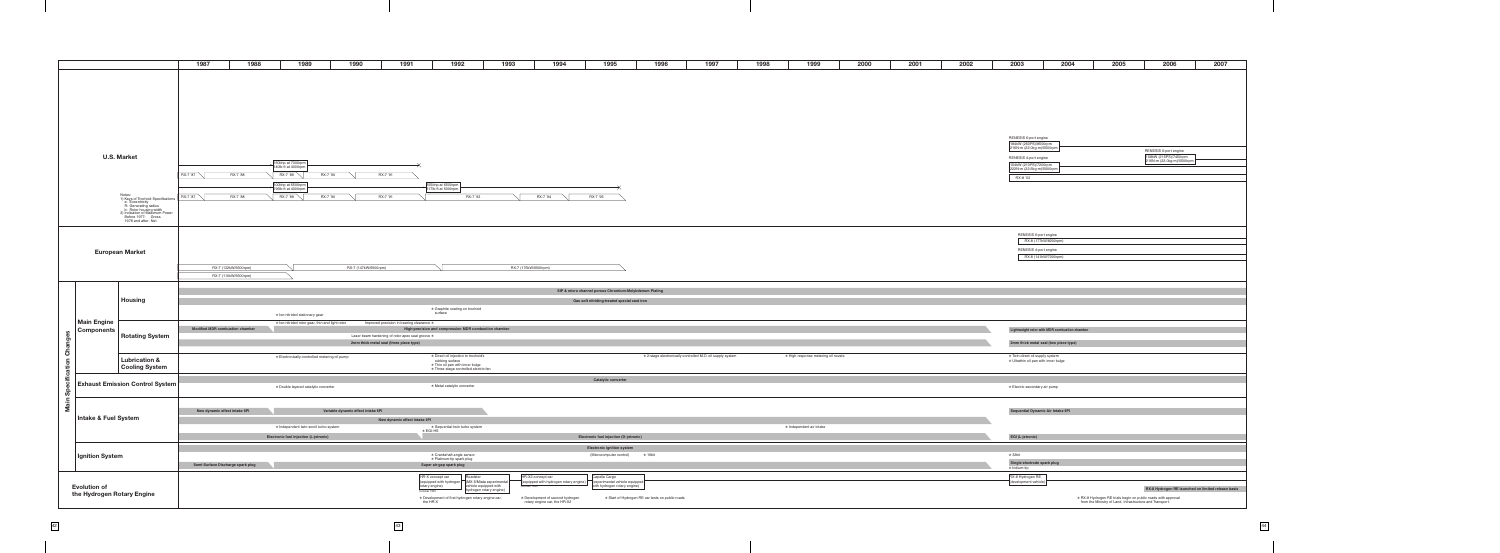| Date                                |                                                                                                                                                                                                                                                                                            |
|-------------------------------------|--------------------------------------------------------------------------------------------------------------------------------------------------------------------------------------------------------------------------------------------------------------------------------------------|
| Feb. 1973<br>May 1973<br>Jun. 1973  | Mazda's rotary engine car cleared the U.S. 1975 emission standards, and this<br>fact was confirmed by EPA test.<br>Luce AP (REAPS-2) was the first vehicle approved under the anti-pollution incentive tax in Japan.<br>Cumulative production of rotary engine cars reached 500,000 units. |
| Dec. 1973                           | The Luce AP Grand Tourismo powered by 13B engine was introduced.                                                                                                                                                                                                                           |
| Jul. 1974                           | The Parkway Rotary 26 was introduced.                                                                                                                                                                                                                                                      |
| Mar. 1975<br>Oct. 1975              | The Roadpacer was introduced.<br>The Cosmo AP was introduced featuring a low emission rotary engine with<br>40% improved fuel-efficiency.                                                                                                                                                  |
| <b>Jul. 1977</b><br>Oct. 1977       | Cosmo L Landau top was introduced.<br>Luce Legato was introduced.                                                                                                                                                                                                                          |
| Mar. 1978<br><b>Nov. 1978</b>       | The Savanna RX-7 was introduced.<br>Cumulative production of rotary engine cars reached 1,000,000 units.                                                                                                                                                                                   |
| Oct. 1981                           | The New Cosmo and Luce Rotary were introduced.                                                                                                                                                                                                                                             |
| Aug. 1982                           | The world's first turbo-charged rotary engine model was added to the Luce/Cosmo (929) series.                                                                                                                                                                                              |
| Sep. 1983                           | The RX-7 was face-lifted and the world-first turbo rotary engine model<br>was added.                                                                                                                                                                                                       |
| Oct. 1985                           | The RX-7 was entirely redesigned.                                                                                                                                                                                                                                                          |
| Apr. 1986<br>Sep. 1986              | Cumulative production of rotary engine cars reached 1,500,000 units.<br>The Luce was entirely redesigned.                                                                                                                                                                                  |
| Apr. 1990                           | The Eunos Cosmo debuted featuring the world's first three-rotor rotary<br>engine (20B-REW).                                                                                                                                                                                                |
| Jun. 1991<br>Oct. 1991<br>Dec. 1991 | The Mazda 787B achieved overall win at the 59th Le Mans 24 Hours race.<br>The HR-X concept car (with hydrogen RE) was unveiled at the Tokyo Motor Show.<br>The RX-7 was completely redesigned (with a 255PS 13B-REW unit).                                                                 |
| Oct. 1993                           | The HR-X2 concept car (with hydrogen RE) was unveiled at the Tokyo Motor Show.                                                                                                                                                                                                             |
| <b>May 1995</b><br>Oct. 1995        | First public road trials of a hydrogen RE vehicle in Japan.<br>The RX-01 concept car (powered by a type MSP-RE experimental engine)<br>was unveiled at the Tokyo Motor Show.                                                                                                               |
| Jan. 1996                           | The RX-7 was face-lifted (engine output increased to 265PS).                                                                                                                                                                                                                               |
| Dec. 1998                           | The RX-7 was face-lifted (engine output increased to 280PS).                                                                                                                                                                                                                               |
| Oct. 1999                           | The RX-EVOLV concept car with the RENESIS experimental engine was<br>unveiled at the Tokyo Motor Show.                                                                                                                                                                                     |
| Oct. 2001                           | A design prototype of the Mazda RX-8 (powered by the RENESIS) was<br>unveiled at the Tokyo Motor Show.                                                                                                                                                                                     |
| Apr. 2003                           | The Mazda RX-8 (with the RENESIS) introduced.                                                                                                                                                                                                                                              |
| Oct. 2003                           | RX-8 Hydrogen RE (development vehicle) was unveiled.                                                                                                                                                                                                                                       |
| Oct. 2004                           | RX-8 Hydrogen RE trials began on public roads with approval from the<br>Ministry of Land, Infrastructure and Transport.                                                                                                                                                                    |
| Feb. 2006                           | RX-8 Hydrogen RE launched on limited release basis                                                                                                                                                                                                                                         |

**●** WEC=World Endurance Championship **●** WRC=World Rally Championship **●** ERC=European Rally Championship **●** WSPC=World Sport Prototype Car Championship ● SWC=Sportcar World Championship ● ■ =series champion

## Mazda Rotary Engine: Chronological Table **History of Mazda's Motor Sports Activities**

| Date                                      |                                                                                                                                                                                                                                                               | Date               |
|-------------------------------------------|---------------------------------------------------------------------------------------------------------------------------------------------------------------------------------------------------------------------------------------------------------------|--------------------|
| 1588                                      | Ramelli invented the first rotary piston type water pump.                                                                                                                                                                                                     | <b>Feb. 19</b>     |
| 1636                                      | Pappenheim invented a gear type pump.                                                                                                                                                                                                                         | <b>May 19</b>      |
| 1769                                      | James Watt invented the first rotary steam engine.                                                                                                                                                                                                            | Jun. 19<br>Dec. 19 |
| 1799                                      | Murdock also invented a rotary steam engine and succeeded in generating power.                                                                                                                                                                                | Jul. 197           |
| 1901                                      | Cooley manufactured a rotary steam engine in which both inner and outer<br>rotors rotate.                                                                                                                                                                     | Mar. 19<br>Oct. 19 |
| 1908                                      | Umpleby advanced Cooley's steam engine into a rotary type internal<br>combustion engine.                                                                                                                                                                      | Jul. 197           |
| 1923                                      | Wallinder, Skoog, and Lundby announced their joint research on the rotary engine.                                                                                                                                                                             | Oct. 19            |
| 1938                                      | Sensaud de Lavou further advanced the rotary theory.                                                                                                                                                                                                          | Mar. 19<br>Nov. 19 |
| 1943                                      | Maillard devised a compressor by applying the rotary theory.                                                                                                                                                                                                  | Oct. 19            |
| 1951                                      | Felix Wankel collaborated with NSU to promote his rotary engine research<br>and development.                                                                                                                                                                  | Aug. 19            |
| 1957                                      | Wankel/NSU built a prototype DKM rotary engine.                                                                                                                                                                                                               | Sep. 19            |
| 1958                                      | Wankel/NSU built a prototype KKM rotary engine.                                                                                                                                                                                                               | Oct. 19            |
| Jul. 1959                                 | Wankel completed the type KKM250 rotary engine.                                                                                                                                                                                                               | Apr. 19            |
| Jan. 1960                                 | Wankel/NSU tested their rotary engine in public.                                                                                                                                                                                                              | Sep. 19            |
| Jul. 1961<br><b>Nov. 1961</b>             | Mazda made a technical contract with NSU and Wankel.<br>Mazda completed its own first prototype rotary engine.                                                                                                                                                | Apr. 19            |
| Apr. 1963                                 | Mazda organized Rotary Engine Research Department.                                                                                                                                                                                                            | Jun. 19<br>Oct. 19 |
| Sep. 1964                                 | A prototype sports car powered by a rotary engine is unveiled at the Tokyo<br>Motor Show.                                                                                                                                                                     | Dec. 19<br>Oct. 19 |
| May 1967                                  | Mazda announced the completion of the rotary engine.<br>The Cosmo Sport was introduced into the domestic market.                                                                                                                                              | May 19<br>Oct. 19  |
| Jul. 1968                                 | The Familia Rotary Coupe was introduced.                                                                                                                                                                                                                      |                    |
| Sep. 1969<br>Oct. 1969                    | Mazda exported rotary engine cars for the first time (to Australia and Thailand).<br>The Luce Rotary Coupe (front-wheel-drive) was introduced.<br>Mazda's rotary engine car cleared the US Federal Government emissions test.                                 | Jan. 19<br>Dec. 19 |
| Apr. 1970                                 | Mazda received award from Japanese Mechanical Engineering Society for the<br>commercialization of the rotary engine.                                                                                                                                          | Oct. 19            |
| <b>May 1970</b><br>Jun. 1970<br>Dec. 1970 | Export of rotary engine cars to Europe (Switzerland) started.<br>The Capella Rotary (powered by 12A unit) was introduced.<br>Export of rotary engine cars to the United States started.<br>Cumulative production of rotary engine cars reached 100,000 units. | Oct. 20            |
| Sep. 1971                                 | The Savanna Rotary was introduced.                                                                                                                                                                                                                            | Apr. 20            |
| Oct. 1971                                 | Cappella G, the first rotary-powered automobile with an automatic<br>transmission, was introduced.<br>Cumulative production of rotary engine cars reached 200,000 units.                                                                                      | Oct. 20<br>Oct. 20 |
| Jan. 1972<br>Oct. 1972                    | The Capella Rotary Coupe completed 100,000km endurance run, through<br>eleven European countries and with its engine fully sealed.<br>The first series production car with full emission control package, the Luce<br>Rotary was introduced.                  | Feb. 20            |

| Date |            | Event                                                | Model            | Result                                           |
|------|------------|------------------------------------------------------|------------------|--------------------------------------------------|
| 1968 | Aug.       | Marathon de la Route 84-hour                         | Cosmo 110S       | 4th overall                                      |
| 1969 | Apr.       | Singapore Grand Prix (Touring car race)              | R 100 coupe      | 1st overall                                      |
|      | Jul.       | Spa-Francorchamps 24-hour                            | R 100 coupe      | 5th, 6th overall                                 |
|      | Aug.       | Marathon de la Route 84-hour                         | R 100 coupe      | 5th overall                                      |
|      | Nov.       | All Japan Suzuka Automobile race (Grand Cup)         | R 100 coupe      | 1st overall                                      |
| 1970 | Jun.       | <b>RAC Tourist Trophy</b>                            | R 100 coupe      | 8th, 10th, 12th overall                          |
|      | Jul.       | West Germany Touring-car Grand Prix                  | R 100 coupe      | 4th, 5th, 6th overall                            |
|      | Jul.       | Spa-Francorchamps 24-hour                            | R 100 coupe      | 5th overall                                      |
| 1971 | Jul.       | Fuji 1000km                                          | $RX-2$           | 1st class, 3rd overall                           |
|      | Dec.       | <b>Fuji Tourist Trophy</b>                           | $RX-3$           | 1st overall                                      |
| 1972 | May        | Japan Grand Prix (T-b race)                          | $RX-3$           | 1st, 2nd, 3rd overall                            |
|      | Aug.       | All Japan Suzuka 300km Touring car                   | $RX-3$           | 1st overall                                      |
|      | '72        | Fuji Grand Champion series (super touring car class) | $RX-3$           | Champion                                         |
| 1973 | May        | Japan Grand Prix (TS-b race)                         | $RX-3$           | 1st overall                                      |
|      | Aug.       | Suzuka Great 20 Drivers (T-race)                     | $RX-3$           | 1st overall                                      |
|      | '73        | Fuji Grand Champion series (super touring car class) | $RX-3$           | Champion                                         |
| 1974 | Sep.       | Fuji Inter 200 mile                                  | Sigma GC73-Mazda | 2nd overall                                      |
|      | Dec.       | Fuji Tourist Tropy                                   | $RX-3$           | 1st overall                                      |
| 1975 | May        | Japan Grand Prix (TS/GTS-B race)                     | $RX-3$           | 1st overall                                      |
|      | Oct.       | Fuji Masters 250km race (Super T & GT-B race)        | $RX-3$           | 1st overall                                      |
|      | '75        | Fuji Grand Champion series (super T & GT class)      | $RX-3$           | Champion                                         |
| 1976 | <b>May</b> | Japan Grand Prix (TS/GTS-B race)                     | $RX-3$           | 1st overall (RX-3's 100th win in domestic races) |
|      | Sep.       | Fuji Inter 200 mile (super T & GT race)              | $RX-3$           | 1st overall                                      |
|      | 76         | Fuji Grand Champion series (super T & GT class)      | $RX-3$           | Champion                                         |
| 1977 | May        | Fuji 1000km                                          | March 75S-Mazda  | 1st overall                                      |
|      | Sep.       | Fuji Inter 200 mile                                  | March 76S-Mazda  | 1st overall                                      |
|      | Dec.       | Fuji 500 mile                                        | March 75S-Mazda  | 1st overall                                      |
|      | '77        | Fuji Grand Champion Series (ST race)                 | $RX-3$           | Champion                                         |
|      |            | Fuji Long-distance series                            | March 75S-Mazda  | Champion                                         |
| 1978 | May        | Japan Grand Prix (TS/GTS-B race)                     | $RX-3$           | 1st overall                                      |
|      | Jul.       | Fuji 1000km                                          | March 75S-Mazda  | 1st overall                                      |
|      | Sep.       | Fuji Inter 200 mile                                  | March 76S-Mazda  | 1st overall                                      |
|      | Nov.       | Fuji Victory 200km                                   | March 75S-Mazda  | 1st overall                                      |
|      | 78         | Fuji Long-distance series                            | March 75S-Mazda  | Champion                                         |
| 1979 | Feb.       | IMSA Daytona 24-hour                                 | <b>RX-7</b>      | 1st, 2nd in GTU (5th, 6th overall)               |
|      | Apr.       | Fuji 500km                                           | March 76S-Mazda  | 1st overall                                      |
|      | Sep.       | Fuji Inter 500 mile                                  | MCS-Mazda        | 1st overall                                      |
|      | Oct.       | Fuji Masters 250km                                   | KR-1-Mazda       | 1st overall                                      |
|      | '79        | British Saloon Car Championship (1600 ~ 2300cc)      | <b>RX-7</b>      | Champion                                         |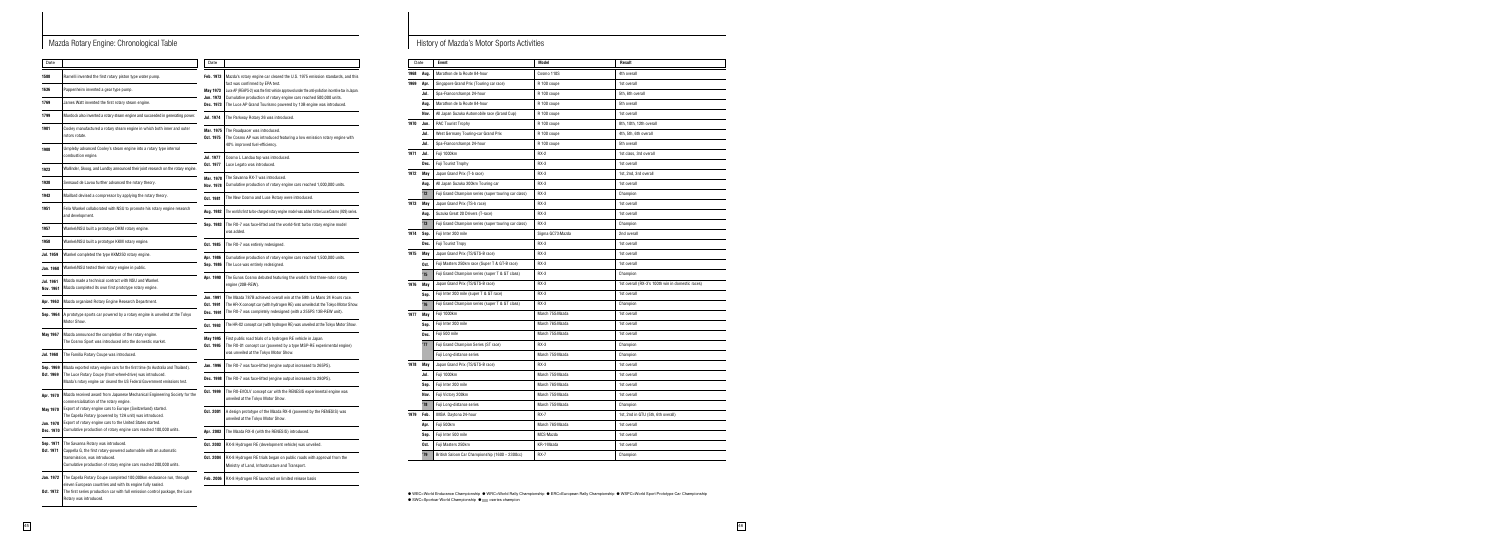| Date      |            | <b>Event</b>                                    | Model           | Result                                                                                         | Date         |      | Event                                                                                                                                                                                    | Model          | Result                  |
|-----------|------------|-------------------------------------------------|-----------------|------------------------------------------------------------------------------------------------|--------------|------|------------------------------------------------------------------------------------------------------------------------------------------------------------------------------------------|----------------|-------------------------|
| 1980      | Mar.       | Fuji 300km Speed                                | MCS-Mazda       | 1st overall                                                                                    | 1986 Feb.    |      | IMSA Daytona 24-hour                                                                                                                                                                     | <b>RX-7</b>    | 1st in 0                |
|           | Sep.       | Fuji Inter 200 mile                             | KR-1-Mazda      | 1st overall                                                                                    |              |      |                                                                                                                                                                                          | Mazda Argo     | 1st in 0                |
|           | $30^\circ$ | <b>IMSA series GTU class</b>                    | <b>RX-7</b>     | Champion (Manufacturers' & Drivers')                                                           |              | Feb. | Suzuka 500 km                                                                                                                                                                            | Mazda 757      | 6th ove                 |
|           |            | <b>IMSA series RS class</b>                     | RX-3            | Champion (Manufacturers')                                                                      |              |      |                                                                                                                                                                                          |                | (Three-                 |
|           |            | British Saloon Car Championship (1600 ~ 2300cc) | <b>RX-7</b>     | Champion                                                                                       |              | Aug. | A specially prepared Mazda RX-7 established a new C/Grand Touring Class land speed record of 238.442 miles pe<br>National Speed Trials held on the Bonneville Salt Flats in Utah, U.S.A. |                |                         |
| 1981      | Apr.       | Suzuka 500km                                    | KR-1-Mazda      | 1st overall                                                                                    | '86          |      | IMSA series GTU class                                                                                                                                                                    | <b>RX-7</b>    | Champ                   |
|           | '81        | <b>IMSA series GTU class</b>                    | <b>RX-7</b>     | Champion (Manufacturers' & Drivers')                                                           |              |      | IMSA series Camel Light class                                                                                                                                                            | Mazda Argo     | Champ                   |
|           |            | <b>SCCA Pro Rally series</b>                    | <b>RX-7</b>     | Champion (Manufacturers' & Drivers')                                                           | 1987 Feb.    |      | IMSA Daytona 24-hour                                                                                                                                                                     | <b>RX-7</b>    | 1st in 0                |
|           |            | British Saloon Car Championship (1600 ~ 2300cc) | <b>RX-7</b>     | Champion                                                                                       |              | Jun. | WSPC Le Mans 24-hour                                                                                                                                                                     | Mazda 757      | 7th ove                 |
|           |            | Belgium Touring Car Championship                | <b>RX-7</b>     | Champion                                                                                       |              | Sep. | WSPC Fuji 1000 km                                                                                                                                                                        | Mazda 757      | 7th ove                 |
| 1982      | Feb.       | IMSA Daytona 24-hour                            | <b>RX-7</b>     | 1st in GTO (4th overall), 1st in GTU (6th overall)                                             | '87          |      | <b>IMSA series GTU class</b>                                                                                                                                                             | <b>RX-7</b>    | Champ                   |
|           | Jun.       | WEC Le Mans 24-hour                             | RX7-254         | 14th overall                                                                                   |              |      | IMSA series Camel Light class                                                                                                                                                            | Mazda Argo     | Champ                   |
|           | Jun.       | <b>WRC</b> New Zealand Rally                    | <b>RX-7</b>     | 1st in class (5th overall)                                                                     | 1988 Feb.    |      | IMSA Daytona 24-hour                                                                                                                                                                     | <b>RX-7</b>    | 1st in 0                |
|           | Oct.       | WEC Fuji 6-hour                                 | RX-7-254        | 1st in class (6th overall)                                                                     | Apr          |      | Suzuka 500 km                                                                                                                                                                            | Mazda 767      | 7th ove                 |
|           | 32'        | <b>IMSA series GTU class</b>                    | <b>RX-7</b>     | Champion (Manufacturers' & Drivers')                                                           |              |      |                                                                                                                                                                                          |                | (Four-r                 |
|           |            | Australian Endurance championship               | <b>RX-7</b>     | Champion (Manufacturers' & Drivers')                                                           |              | Jun. | WSPC Le Mans 24-hour                                                                                                                                                                     | Mazda 757      | 15th o                  |
| 1983      | Feb.       | IMSA Daytona 24-hour                            | <b>RX-7</b>     | 1st in GTO (3rd overall), 1st in GTU (12th overall)                                            |              |      |                                                                                                                                                                                          | Mazda 767      | 17th, 1                 |
|           | Jun        | WEC Le Mans 24-hour                             | Mazda 717C      | 1st, 2nd in Gp. C-junior (12th, 18th overall)                                                  | 1989 Feb.    |      | IMSA Daytona 24-hour                                                                                                                                                                     | Mazda 767B     | 5th ove                 |
|           | Jun.       | Fuji Inter 200 mile                             | MCS III-Mazda   | 1st overall                                                                                    |              |      |                                                                                                                                                                                          | <b>RX-7</b>    | 1st in 0                |
|           | 33         | <b>IMSA series GTU class</b>                    | <b>RX-7</b>     | Champion (Manufacturers' & Drivers')                                                           | Jun.         |      | WSPC Le Mans 24-hour                                                                                                                                                                     | Mazda 767B     | 7th, 9t                 |
|           |            | Australian Endurance championship               | <b>RX-7</b>     | Champion (Manufacturers' & Drivers')                                                           | 39'          |      | <b>IMSA series GTU class</b>                                                                                                                                                             | RX-7/MX-6      | Champ                   |
| 1984      | Feb.       | IMSA Daytona 24-hour                            | <b>RX-7</b>     | 1st in GTU (12th overall)                                                                      | 1990 Feb.    |      | IMSA Daytona 24-hour                                                                                                                                                                     | <b>RX-7</b>    | 2nd in                  |
|           | Jun        | <b>WRC</b> Acropolis Rally                      | <b>RX-7</b>     | 9th overall                                                                                    |              |      |                                                                                                                                                                                          | Mazda Argo     | 1st in 0                |
|           | Jun.       | WEC Le Man 24-hour                              | Mazda Lola T616 | 1st, 3rd in Gp. C-2 (10th, 12th overall)                                                       |              |      |                                                                                                                                                                                          | <b>RX-7</b>    | 1st in 0                |
|           |            |                                                 | Mazda 727C      | 4th, 6th in Gp. C-2 (15th, 20th overall)                                                       |              |      | IMSA Heartland Park 2-hour                                                                                                                                                               | <b>RX-7</b>    | (Nine-y                 |
|           | Jul.       | <b>ERC</b> Poland Rally                         | <b>RX-7</b>     | 1st overall                                                                                    |              | May  |                                                                                                                                                                                          |                | 1st ove<br>(First t     |
|           | Jul.       | Fuji 1000km                                     | Taku Mazda 83C  | 1st overall                                                                                    |              | Sep. | IMSA San Antonio 300km                                                                                                                                                                   | <b>RX-7</b>    | 1st ove                 |
|           | 84         | Fuji JSS series                                 | <b>RX-7</b>     | Champion                                                                                       | '90          |      | <b>IMSA series GTU class</b>                                                                                                                                                             | RX-7/MX-6      | Champ                   |
|           |            | <b>IMSA series GTU class</b>                    | <b>RX-7</b>     | Champion (Manufacturers' & Drivers')<br>(Fifth consecutive champion-new record in IMSA series) | 1991 Feb.    |      | IMSA Daytona 24-hour                                                                                                                                                                     | RX-7/MX-6      | 1st in 0                |
|           |            | IMSA series GTU class                           | <b>RX-7</b>     | Champion (Drivers')                                                                            |              | Jun. | SWC Le Mans 24-hour                                                                                                                                                                      | Mazda 787B/787 | 1st, 6tl                |
|           |            | Australian Endurance championship               | <b>RX-7</b>     | Champion (Manufacturers' & Drivers')                                                           | '91          |      | IMSA series GTO class                                                                                                                                                                    | <b>RX-7</b>    | Champ                   |
| 1985 Feb. |            | IMSA Daytona 24-hour                            | <b>RX-7</b>     | 1st in GTU (12th overall)                                                                      | 1992 Feb.    |      | IMSA Daytona 24-hour                                                                                                                                                                     | RX-7/MX-6      | 1st in 0                |
|           |            |                                                 | <b>RX-7</b>     | 2nd in GTO (11th overall)                                                                      |              |      |                                                                                                                                                                                          |                | $(11$ cor               |
|           |            |                                                 | Mazda Argo JM16 | 1st in Camel Light (10th overall)                                                              | Apr          |      | Bathurst 12-hour                                                                                                                                                                         | <b>RX-7</b>    | 1st, 5tl                |
|           | May        | <b>WRC</b> Acropolis Rally                      | <b>RX-7</b>     | 3rd, 6th overall                                                                               |              | May  | IMSA GTP class                                                                                                                                                                           | Mazda RX-792P  | 3rd, 4t                 |
|           | Jun.       | WEC Le Mans 24-hour                             | Mazda 737C      | 3rd, 6th in Gp. C-2 (19th, 24th overall)                                                       |              | Jun. | IMSA GTP class                                                                                                                                                                           | Mazda RX-792P  | 2nd                     |
|           | Aug.       | <b>IMSA</b> series                              | <b>RX-7</b>     | 67th win in IMSA series (Breaking Porsche's record of 66 wins)                                 | 1993<br>Jan. |      | IMSA Daytona 24-hour                                                                                                                                                                     | <b>RX-7</b>    | 1st in 0<br>$(12 - ye)$ |
|           | Nov.       | <b>WRC RAC Rally</b>                            | <b>RX-7</b>     | 9th, 10th overall                                                                              | Apr.         |      | Bathurst 12-hour                                                                                                                                                                         | $RX-7$         | 1st ove                 |
|           | 35         | IMSA series GTU class                           | <b>RX-7</b>     | Champion (Manufacturers' & Drivers')                                                           | 1994 Apr.    |      | Bathurst 12-hour                                                                                                                                                                         | <b>RX-7</b>    | 1st ove                 |
|           |            | IMSA series Camel Light class                   | Mazda Argo JM16 | Champion (Engine Manufacturers' & Drivers')                                                    | 1995 Aug.    |      | Intercreek 12-hour                                                                                                                                                                       | <b>RX-7</b>    | 1st ove                 |
|           |            | <b>SCCA Pro Rally series</b>                    | 4WD RX-7        | Champion (Manufacturers')                                                                      |              |      |                                                                                                                                                                                          |                | 4-year                  |
|           |            |                                                 |                 |                                                                                                |              |      |                                                                                                                                                                                          |                |                         |

| Date |            | Event                                                                                                                                                                                                                        | Model          | Result                                                                                                                                 |
|------|------------|------------------------------------------------------------------------------------------------------------------------------------------------------------------------------------------------------------------------------|----------------|----------------------------------------------------------------------------------------------------------------------------------------|
| 1986 | Feb.       | IMSA Daytona 24-hour                                                                                                                                                                                                         | $RX-7$         | 1st in GTU (8th overall)                                                                                                               |
|      |            |                                                                                                                                                                                                                              | Mazda Argo     | 1st in Camel Light (7th overall)                                                                                                       |
|      | Feb.       | Suzuka 500 km                                                                                                                                                                                                                | Mazda 757      | 6th overall<br>(Three-rotor rotary-powered Mazda 757 debuted)                                                                          |
|      | Aug.       | A specially prepared Mazda RX-7 established a new C/Grand Touring Class land speed record of 238.442 miles per hour in the 38th annual Bonneville<br>National Speed Trials held on the Bonneville Salt Flats in Utah, U.S.A. |                |                                                                                                                                        |
|      | '86        | <b>IMSA series GTU class</b>                                                                                                                                                                                                 | $RX-7$         | Champion (Manufacturers' & Drivers')                                                                                                   |
|      |            | <b>IMSA series Camel Light class</b>                                                                                                                                                                                         | Mazda Argo     | Champion (Engine Manufacturers' & Drivers')                                                                                            |
| 1987 | Feb.       | IMSA Daytona 24-hour                                                                                                                                                                                                         | <b>RX-7</b>    | 1st in GTU (10th overall)                                                                                                              |
|      | Jun.       | WSPC Le Mans 24-hour                                                                                                                                                                                                         | Mazda 757      | 7th overall                                                                                                                            |
|      | Sep.       | WSPC Fuji 1000 km                                                                                                                                                                                                            | Mazda 757      | 7th overall                                                                                                                            |
|      | '87        | <b>IMSA series GTU class</b>                                                                                                                                                                                                 | $RX-7$         | Champion (Manufacturers' & Drivers')                                                                                                   |
|      |            | IMSA series Camel Light class                                                                                                                                                                                                | Mazda Argo     | Champion (Engine Manufacturers' & Drivers')                                                                                            |
| 1988 | Feb.       | IMSA Daytona 24-hour                                                                                                                                                                                                         | <b>RX-7</b>    | 1st in GTU (15th overall)                                                                                                              |
|      | Apr.       | Suzuka 500 km                                                                                                                                                                                                                | Mazda 767      | 7th overall<br>(Four-rotor rotary-powered Mazda 767 debuted)                                                                           |
|      | Jun.       | WSPC Le Mans 24-hour                                                                                                                                                                                                         | Mazda 757      | 15th overall                                                                                                                           |
|      |            |                                                                                                                                                                                                                              | Mazda 767      | 17th, 19th overall                                                                                                                     |
| 1989 | Feb.       | IMSA Daytona 24-hour                                                                                                                                                                                                         | Mazda 767B     | 5th overall                                                                                                                            |
|      |            |                                                                                                                                                                                                                              | <b>RX-7</b>    | 1st in GTU (12th overall)                                                                                                              |
|      | Jun.       | WSPC Le Mans 24-hour                                                                                                                                                                                                         | Mazda 767B     | 7th, 9th, 12th overall                                                                                                                 |
|      | '89        | <b>IMSA series GTU class</b>                                                                                                                                                                                                 | RX-7/MX-6      | Champion (Manufacturers')                                                                                                              |
| 1990 | Feb.       | IMSA Daytona 24-hour                                                                                                                                                                                                         | <b>RX-7</b>    | 2nd in GTO (7th overall)                                                                                                               |
|      |            |                                                                                                                                                                                                                              | Mazda Argo     | 1st in Camel Light class (9th overall)                                                                                                 |
|      |            |                                                                                                                                                                                                                              | <b>RX-7</b>    | 1st in GTU (12th overall)<br>(Nine-year consecutive winner in GTU since 1982)                                                          |
|      | <b>May</b> | IMSA Heartland Park 2-hour                                                                                                                                                                                                   | $RX-7$         | 1st overall (1st in GTO)<br>(First time for four-rotor rotary-powered GTO race car)                                                    |
|      | Sep.       | IMSA San Antonio 300km                                                                                                                                                                                                       | $RX-7$         | 1st overall (100 victories overall in IMSA series)                                                                                     |
|      | '90        | <b>IMSA series GTU class</b>                                                                                                                                                                                                 | RX-7/MX-6      | Champion (Manufacturers')                                                                                                              |
| 1991 | Feb.       | IMSA Daytona 24-hour                                                                                                                                                                                                         | RX-7/MX-6      | 1st in GTU (13th overall )/2nd in GTU (15th overall)                                                                                   |
|      | Jun.       | SWC Le Mans 24-hour                                                                                                                                                                                                          | Mazda 787B/787 | 1st, 6th, 8th overall                                                                                                                  |
|      | 91         | IMSA series GTO class                                                                                                                                                                                                        | <b>RX-7</b>    | Champion (Manufacturers' & Drivers')                                                                                                   |
| 1992 | Feb.       | IMSA Daytona 24-hour                                                                                                                                                                                                         | RX-7/MX-6      | 1st in GTU (7th overall)/2nd in GTU (12th overall)<br>(11 consecutive wins in GTU at the Daytona 24-hour)                              |
|      | Apr.       | Bathurst 12-hour                                                                                                                                                                                                             | <b>RX-7</b>    | 1st, 5th overall                                                                                                                       |
|      | May        | IMSA GTP class                                                                                                                                                                                                               | Mazda RX-792P  | 3rd, 4th                                                                                                                               |
|      | Jun.       | IMSA GTP class                                                                                                                                                                                                               | Mazda RX-792P  | 2nd                                                                                                                                    |
| 1993 | Jan.       | IMSA Daytona 24-hour                                                                                                                                                                                                         | <b>RX-7</b>    | 1st in GTU<br>(12-year consecutive winner in GTU since 1982)                                                                           |
|      | Apr.       | Bathurst 12-hour                                                                                                                                                                                                             | $RX-7$         | 1st overall                                                                                                                            |
| 1994 | Apr.       | Bathurst 12-hour                                                                                                                                                                                                             | <b>RX-7</b>    | 1st overall (3-year consecutive winner overall)                                                                                        |
| 1995 | Aug.       | Intercreek 12-hour                                                                                                                                                                                                           | <b>RX-7</b>    | 1st overall (Race site was changed to Intercreek from Bathurst.<br>4-year consecutive winner overall, succeeding results in Bathurst.) |